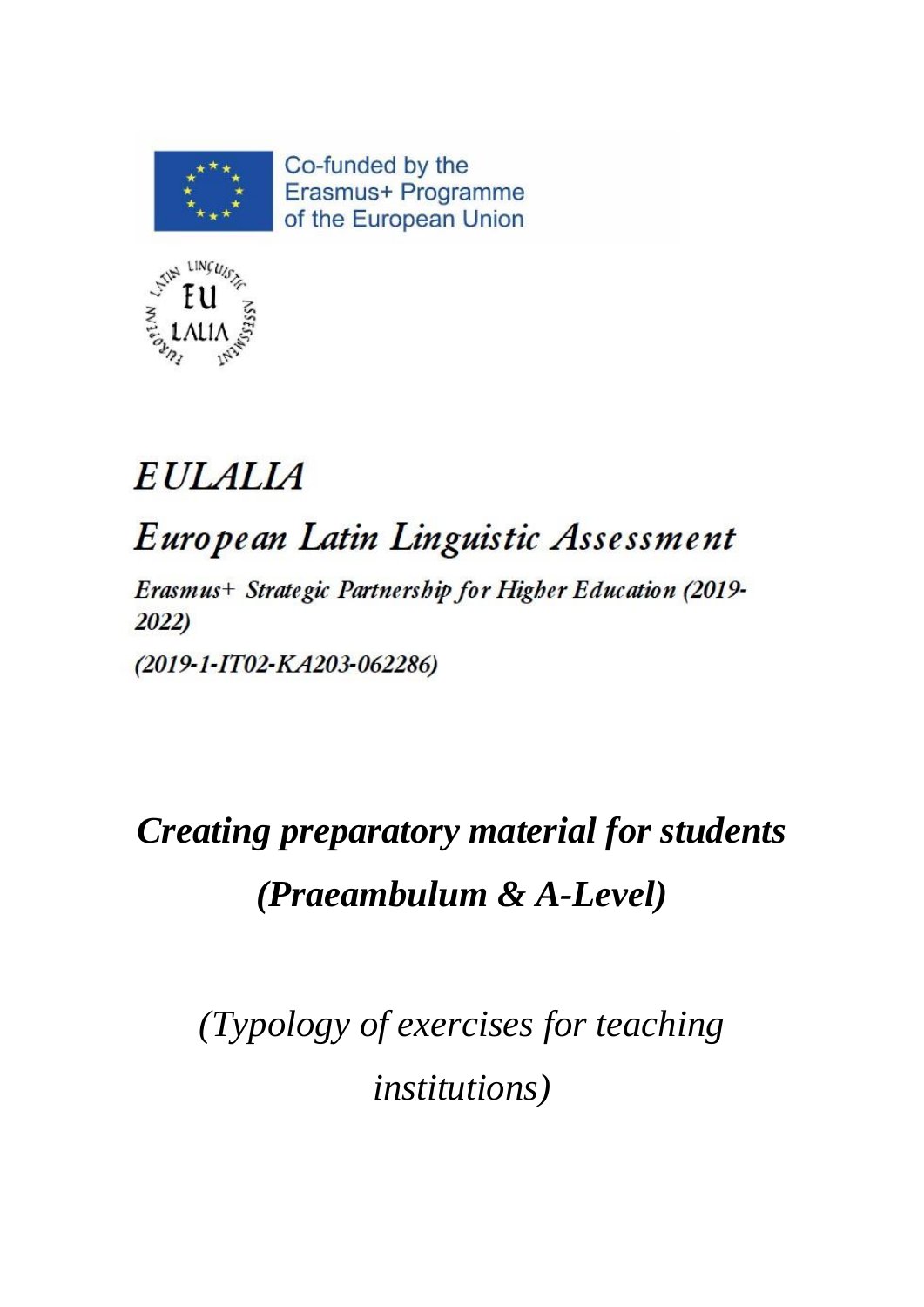| <b>ABOUT THIS TYPOLOGY</b><br>$\mathbf{1}$                               | 1              |
|--------------------------------------------------------------------------|----------------|
|                                                                          |                |
| <b>CREATING EXERCISES</b><br>2                                           | $\overline{2}$ |
|                                                                          |                |
| 2.1<br>CRITERIA AND FACTORS TO CONSIDER                                  | $\overline{2}$ |
| 2.2<br><b>MEANS OF DIFFERENTIATION</b>                                   | $\overline{2}$ |
| 2.3<br><b>WORKING WITH CLOZES (GENERAL GUIDELINES)</b>                   | $\overline{2}$ |
|                                                                          |                |
| TEXT COMPREHENSION EXERCISES<br>3                                        | $\overline{3}$ |
| 3.1<br>PARAPHRASES                                                       | 3              |
| 3.1.1<br>ASSIGNING SHORT PARAPHRASES TO TEXT SECTIONS                    | $\mathsf 3$    |
|                                                                          | 3              |
| 3.1.2<br>PUTTING PARAPHRASES IN THE RIGHT ORDER<br>CREATING A CLOZE TEXT |                |
| 3.2                                                                      | 4              |
| 3.3<br><b>INTERPRETATION</b>                                             | 5              |
| 3.4<br><b>HEADINGS OR CORE STATEMENTS</b>                                | 5              |
| 3.5<br><b>PICTURES</b>                                                   | 5              |
| 3.6<br>COMPLETING THE BEGINNING OF A SENTENCE                            | 5              |
| 3.7<br>CONNECTING THE BEGINNING AND ENDING OF DIFFERENT SENTENCES        | 6              |
| 3.8<br><b>TEXT SEQUENCING</b>                                            | 7              |
| 3.9<br>BASIC QUESTIONS (QUIS, QUO, CUR, QUOMODO ETC.)                    | 8              |
| 3.10 TRUE/FALSE FORMAT                                                   | 9              |
| 3.11 FAMILY TREES                                                        | 9              |
| 3.12 IN-DEPTH UNDERSTANDING OF THE TEXT                                  | 11             |
| 3.13 TASKS THAT GO BEYOND THE TEXT ITSELF                                | 12             |
|                                                                          |                |
| <b>GRAMMAR EXERCISES (LANGUAGE PROFICIENCY)</b><br>4                     | 13             |
| <b>TRANSFORMATIONS</b><br>4.1                                            | 13             |
| 4.2<br>CLASSIFICATION AND DETERMINING EXERCISES                          | 15             |
| 4.2.1<br>AT SENTENCE LEVEL                                               | 15             |
| 4.2.2<br>AT WORD LEVEL                                                   | 17             |
| 4.3<br>DETERMINERS                                                       | 18             |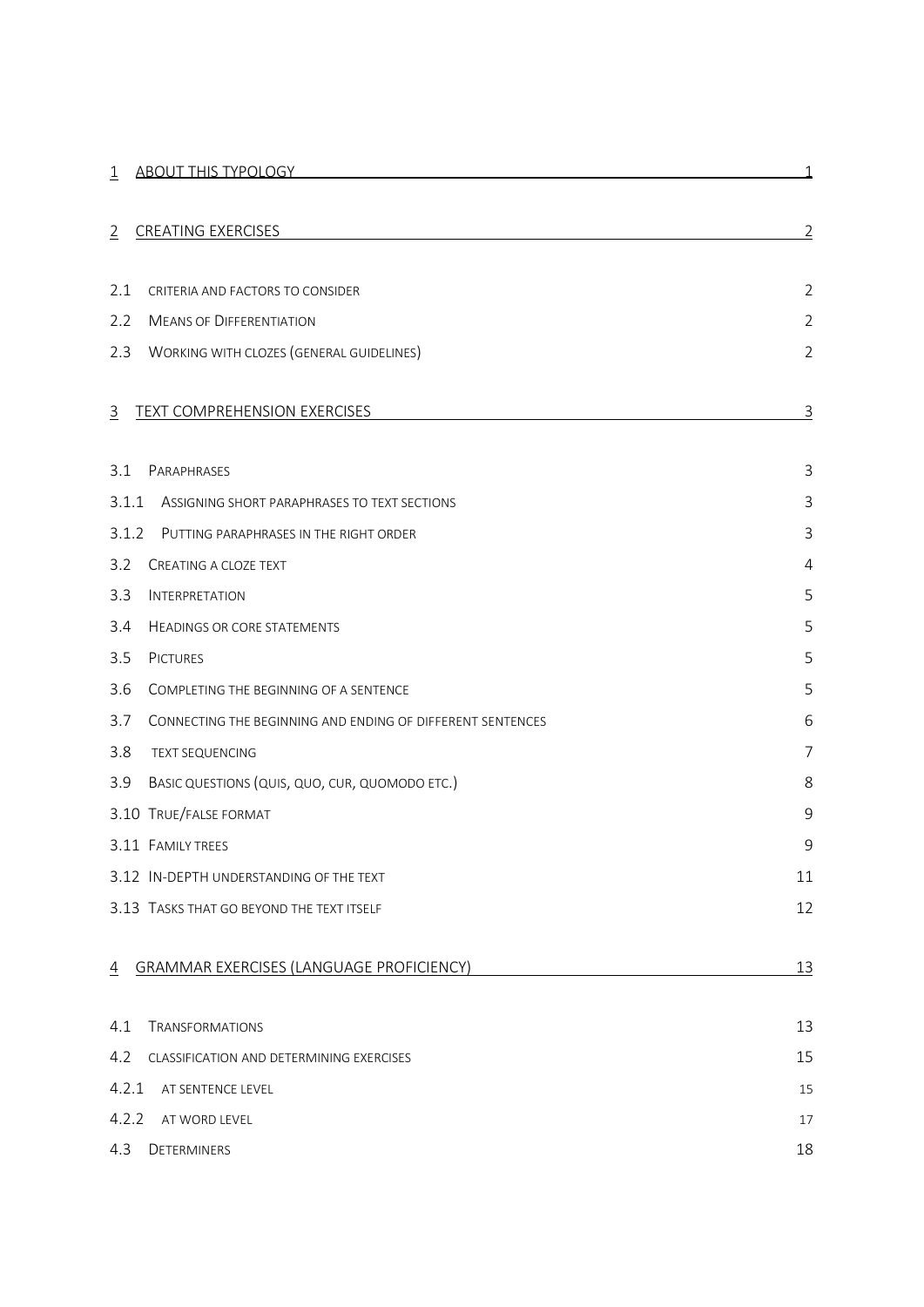| 5               | VOCABULARY EXERCISES                                                               | 19 |
|-----------------|------------------------------------------------------------------------------------|----|
| 5.1             | <b>GENERAL REMARKS</b>                                                             | 19 |
| 5.2             | <b>WORD DESCRIPTIONS</b>                                                           | 19 |
| 5.3             | SEMANTIC FIELDS                                                                    | 19 |
| 5.4             | <b>WORD FORMATION</b>                                                              | 21 |
| $\underline{6}$ | APPENDIX                                                                           | 22 |
| 6.1             | DE HANNIBALIS MORTE (CF. NEP. HANN. 12,1-5)                                        | 22 |
| 6.2             | DE MINO MINOTAUROQUE (CF. HYG. FAB. 41-42)                                         | 22 |
| 6.3             | DE LYACONE (CF. HYG. FAB. 176)                                                     | 22 |
| 6.4             | DE ULIXE CYCLOPISQUE (CF. HYG. FAB. 125, 1-5)                                      | 23 |
| 6.5             | DE VITA ET STUDIIS ARCHIAE POETAE (CF. CIC. ARCH. 4-5)                             | 23 |
| 6.6             | DE EUROPA (CF. HYG. FAB. 178)                                                      | 24 |
| 6.7             | DE LUCIO LICINIO MURENA - CONSUL INIURIA DE AMBITU ACCUSATUS (CF. CIC. MUR. 86-87) | 24 |
| 6.8             | DE FILIIS DANAI (CF. HYG. FAB. 125)                                                | 25 |
| 6.9             | DE ODYSSEA: EUMAEUS (CF. HYG. FAB. 126 1-5)                                        | 25 |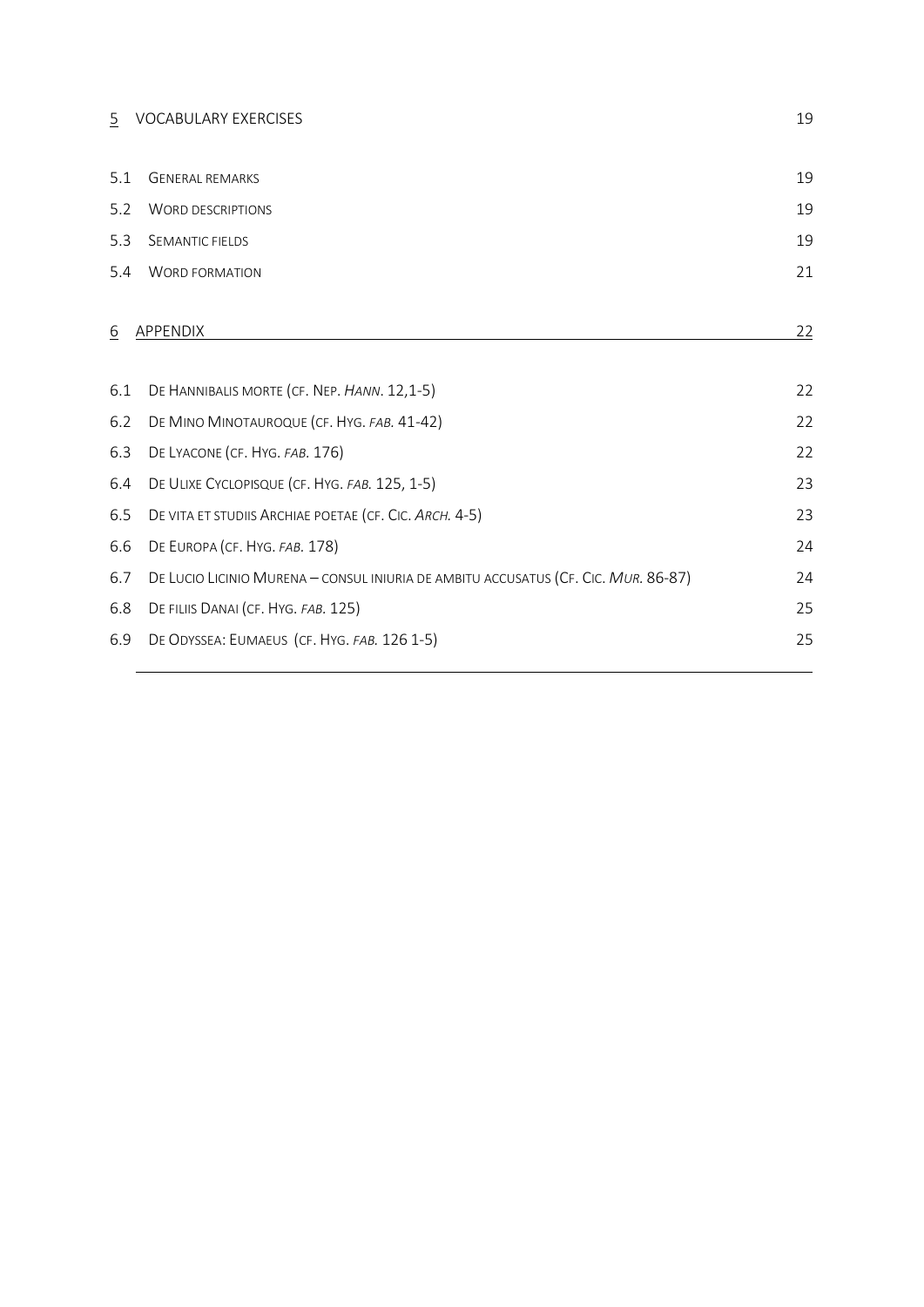# <span id="page-3-0"></span>**1 About this typology**

As a teaching institution, you can create and offer your students preparatory exercises to train them for a EULALIA certification. In order for you to prepare your own training material, this typology provides an overview of different exercise formats as well as their possible applications, variations, and differentiation. It is supposed to be a multi-purpose tool that offers a theoretical framework alongside inspiration to create further exercises. In general, EULALIA exercise formats are versatile and afford different levels of complexity and differentiation. This document focuses on the *praeambulum* and A level.

The typology's structure is based on linguistic competencies: text comprehension, language proficiency and vocabulary. In each section, you will find an array of different types of exercises (assigning, inserting, transforming, etc.) Please note that the EULALIA framework focuses on text comprehension, and, therefore, all exercise formats, including language and grammar ones, are aimed at developing comprehension competencies and can be incorporated into your preparatory material. In a first step, each exercise type is presented and described, followed by a specific example. It is important to note that the examples of the exercises presented in this typology are merely intended to illustrate the *form and application* of a given exercise type (e.g., a cloze or a true/false format). In daily practice, every exercise should be linked to a specific Latin text. Hence, the exercise format samples in this typology, especially text comprehension, also refer to original Latin texts. In order to fully comprehend and understand a format, a reader may wish to have the reference text in front of them. For this reason, references to the appendix are inserted in the document, so that the text passages to which the exercise samples refer can be easily identified. Considering that the users of this manual are mainly Latin teachers, the texts are listed without glossaries or similar information so as not to overload the document.

The texts in the appendix are original (or, for the *praeambulum*, slightly modified) Latin texts of different complexity and length. They are meant to illustrate the exercise types, since the focus of this typology is not on selecting texts. Of course, not every exercise format is suitable for every Latin text. Therefore, when creating preparatory exercises, users of this typology may wish to keep in mind that exercise types should be carefully chosen according to the test level to be achieved and to the specific competencies that are to be trained. The choice of a variety of texts in the appendix reflects this requirement.

When creating training exercises there are some general considerations that should be kept in mind, such as differentiation and typical difficulties that may occur. These overarching aspects are briefly presented in the following chapter.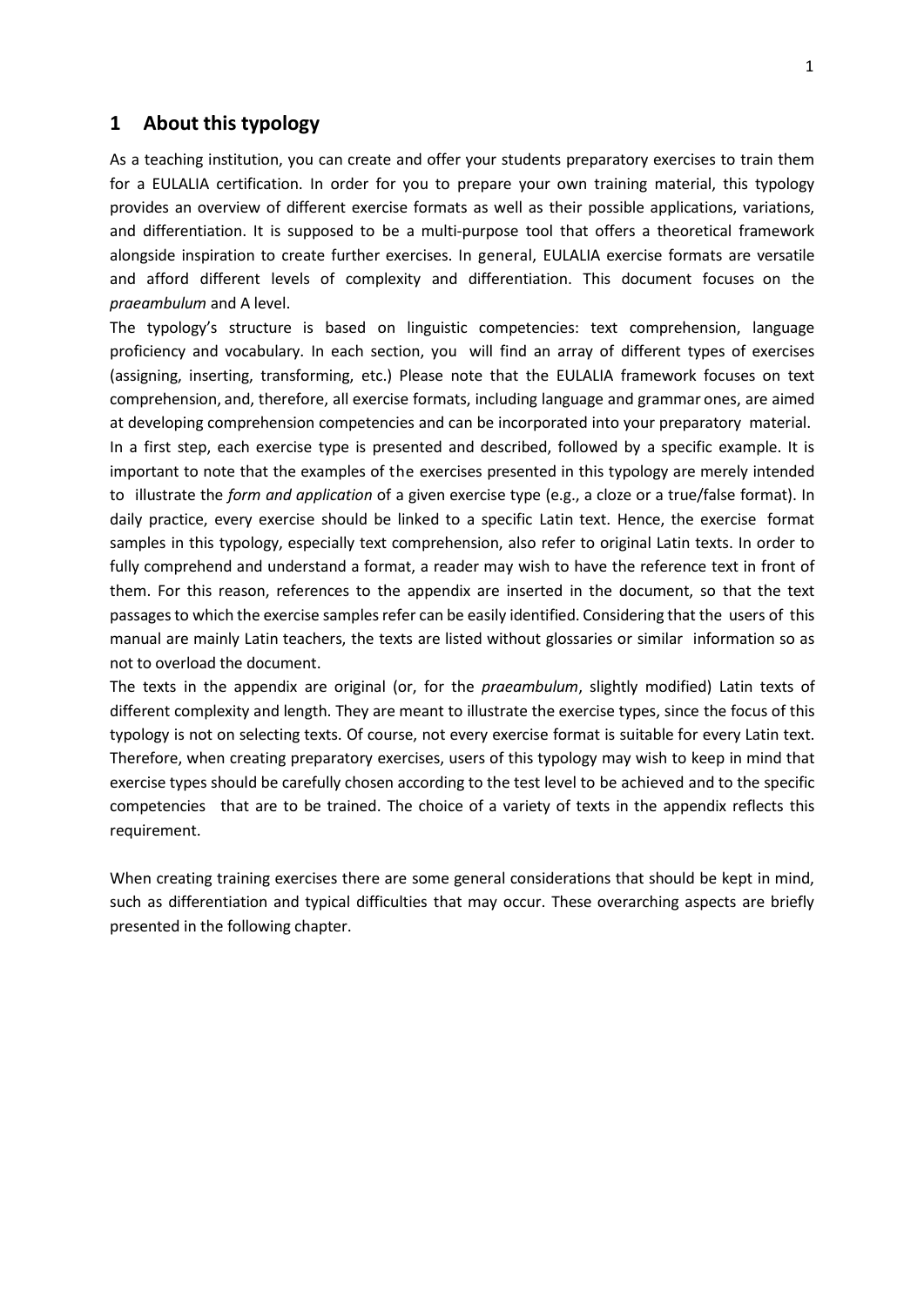# <span id="page-4-0"></span>**2 Creating exercises**

- <span id="page-4-1"></span>2.1 Criteria and factors to consider
	- ❖ **Most important: Exercises must always refer to a specific text. Keep them simple and unambiguous.**
	- ❖ Test items are generally used to give learners and teachers clear and well-founded feedback on the Latin language learning process.
	- ❖ Suitable exercise formats for EULALIA are mostly closed response formats (each task or question has an exact answer or several exact solutions), e.g.:
		- assigning, rearranging (putting in order) or single- and multiple-choice questions
	- ❖ In a task, certain areas of knowledge are tested, which can be done to different degrees in each case.
		- $\rightarrow$  There is a declarative, analytic and procedural kind of knowledge.
		- $\rightarrow$  Tasks in which declarative knowledge is tested are less complex than tasks in which procedural knowledge is tested (e.g., text comprehension.)
		- → A given task can test all areas of knowledge at once (more difficult) or in a progressive way (easier.)
	- ❖ The exercise formats can be applied to a wide variety of grammatical phenomena. However, one must be careful not to test too many competencies in a single task, even though to do so can be tempting.

# <span id="page-4-2"></span>**2.2 Means of Differentiation**

- ❖ by the amount of material and tasks
- ❖ by the level of difficulty of the tasks and the material
- ❖ by the assistance given
- ❖ by text selection
- ❖ by combining several competencies/grammatical phenomena in one task
- ❖ by giving more choices than gaps/questions (e.g., non-assignable answers)

# <span id="page-4-3"></span>**2.3 Working with cloze texts (general guidelines)**

- ❖ basic concept: insert inflected forms from a given word list
- ❖ word list: give synonyms to be inserted → text comprehension + vocabulary
- ❖ differentiation: a) limitation to individual sentences vs. continuous texts
	- b) more choices than gaps
	- c) words must be inflected before insertion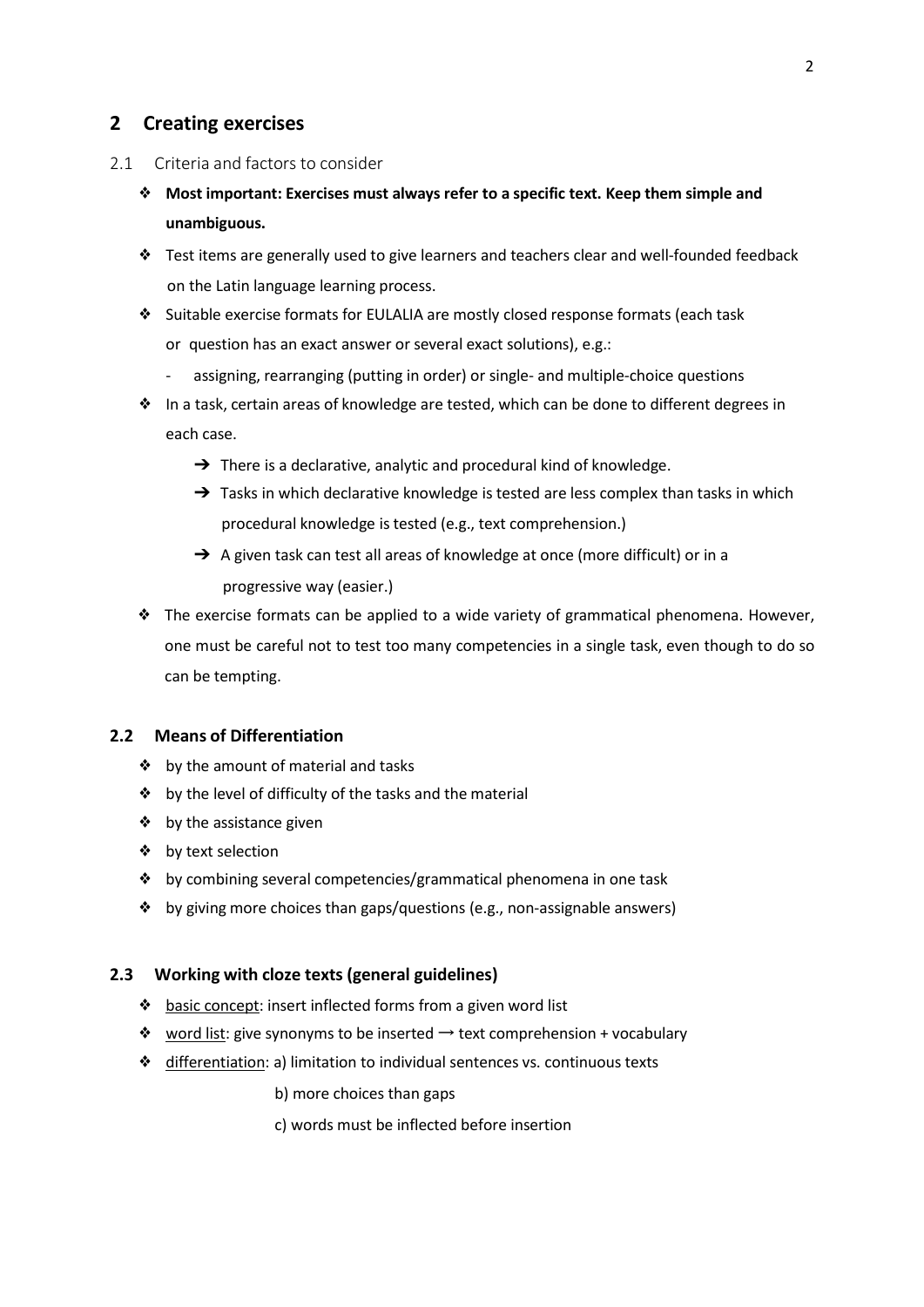# <span id="page-5-0"></span>3 Text Comprehension Exercises

## <span id="page-5-1"></span>3.1 Paraphrases

- <span id="page-5-2"></span>3.1.1 Assigning short paraphrases to text sections
	- ❖ Options will vary depending on the text. E.g., assigning terms to text sections: «Assign the following terms to the steps of argumentation ... (*argumentum, conclusio, definitio*, etc.) »

Differentiation: assign only individual phrases or headings.

#### <span id="page-5-3"></span>3.1.2 Putting paraphrases in the right order

❖ This format is useful to train overall or detailed comprehension of the text.

## Example: (see Appendix [6.1\)](#page-25-1)

*Put the sentences in the right chronological order.*

- 1. Prusiae legati de Hannibale narrant.
- 2. Hannibal de salute desperate.
- 3. Eumenes a Prusiā vincĭtur.
- 4. Hannibal venenum sumit.
- 5. Prusia Hannibalis domum Romanis ostendit.
- 6. Senatus Flamininum ad Prusiam mittit.
- 7. Prusiae legati Romam veniunt.
- 8. Flamininus cum legatis Romanis in Bithyniam it.
- 9. Milites Romani Hannibalis domum circumdant.
- 10. Servus videt Romanorum milites.

Differentiation: Provide an additional incorrect paraphrase for the student to

sort out (see the example below.)

# Example: (see Appendix [6.2\)](#page-25-2)

*Put the storyline in the right order by using numbers. One strand of the plot is wrong. Mark it with an X instead of a number.*

 $\Box$  Theseus Cretam venit.

 $\Box$  Theseus sua sponte ad Minotaurum adire vult.

- $\Box$  Morte filii dolens Minos consilium labyrinthum aedificare capit.
- $\Box$  Minos imperat civibus patres suos Minotauro dare.
- $\Box$  Dum contra Athenienses pugnat, filius Minois interfectus est.
- $\Box$  Ariadne Theseum amat et ei exitum monstrat.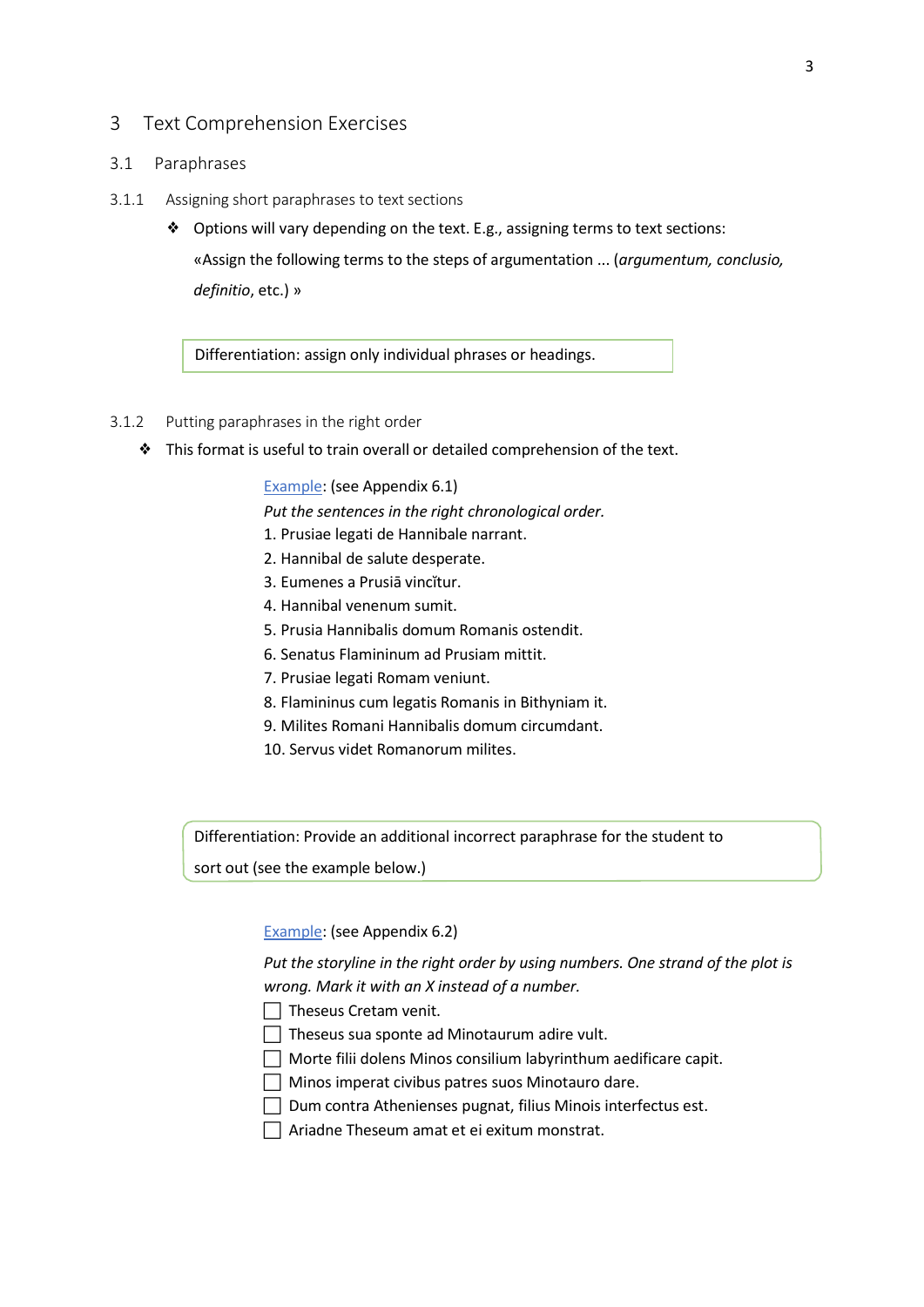### <span id="page-6-0"></span>**3.2 Creating a cloze text**

❖ See [2.3](#page-4-3) for guidelines on how to create clozes from a

text.

Example: (see Appendix [6.4\)](#page-26-0)

| 1. Reliquěrit | 4. Perděret   7. Eos |         | 10. Servaret   |
|---------------|----------------------|---------|----------------|
| 2. Suā        | 5. Vatis             | 8. Domo | 11. Reliquěrat |
| 3. Domum      | 6. Eius              | 9. Suis | 12. Hostis     |

Dum Ulixes revertĭtur, procellā naufragium fecit et ad Ciconas pervēnit.

Ibi eorum urbem depraedavit et postea ad Lotophagos navigavit. Ii homines boni erant qui loton edebant; loti flore duo socii Ulixis reditus obliti sunt, ergo ille vinxit et vi ad naves reduxit. Postquam Lotophagos\_\_\_\_\_\_\_\_\_\_\_\_\_, Ulixes ad Cyclopem Polyhemum advēnit. Cyclops erat monstrum qui unum oculum mediā fronte habebat et carne humanā vescebatur. Telemus Polyphemo dixĕrat Ulixem eum

execaecaturum esse. Polyphemus invēnit Ulixem et eius socios in speluncā postquam a pabulo regressus erat; ergo eos reclusit et homines edĕre incēpit. Vir ut se et socios \_\_\_\_\_\_\_\_\_\_\_\_\_\_\_Cyclopem inebriavit, eius oculum ussit, deinde dolo e speluncā fugit

Differentiation 1: Before filling in the gaps, students must build the correct form of the word (language proficiency.)

Differentiation 2: Provide three alternatives to choose from for each gap (see the example below.)

Example: (see Appendix [6.4\)](#page-26-0)

Ulixes a Polyphemo  $\Box$  interficiatur

 $\sqsupset$ interficeretur  $\Box$  interfectus esset

nisi dolo e spelunca fugisset.

Differentiation 3: Create single sentences with one gap instead of a coherent text with numerous gaps (see the example below.)

Example: (see Appendix [6.1\)](#page-25-1)

- a. Flamininus unus Romanorum est.
- 1. Legatos
- 2. Legati
- 3. Legatis
- 4. Legatorum
- b. Cum Romani veniunt, Hannibal est.
- 1. Domo
- 2. In domo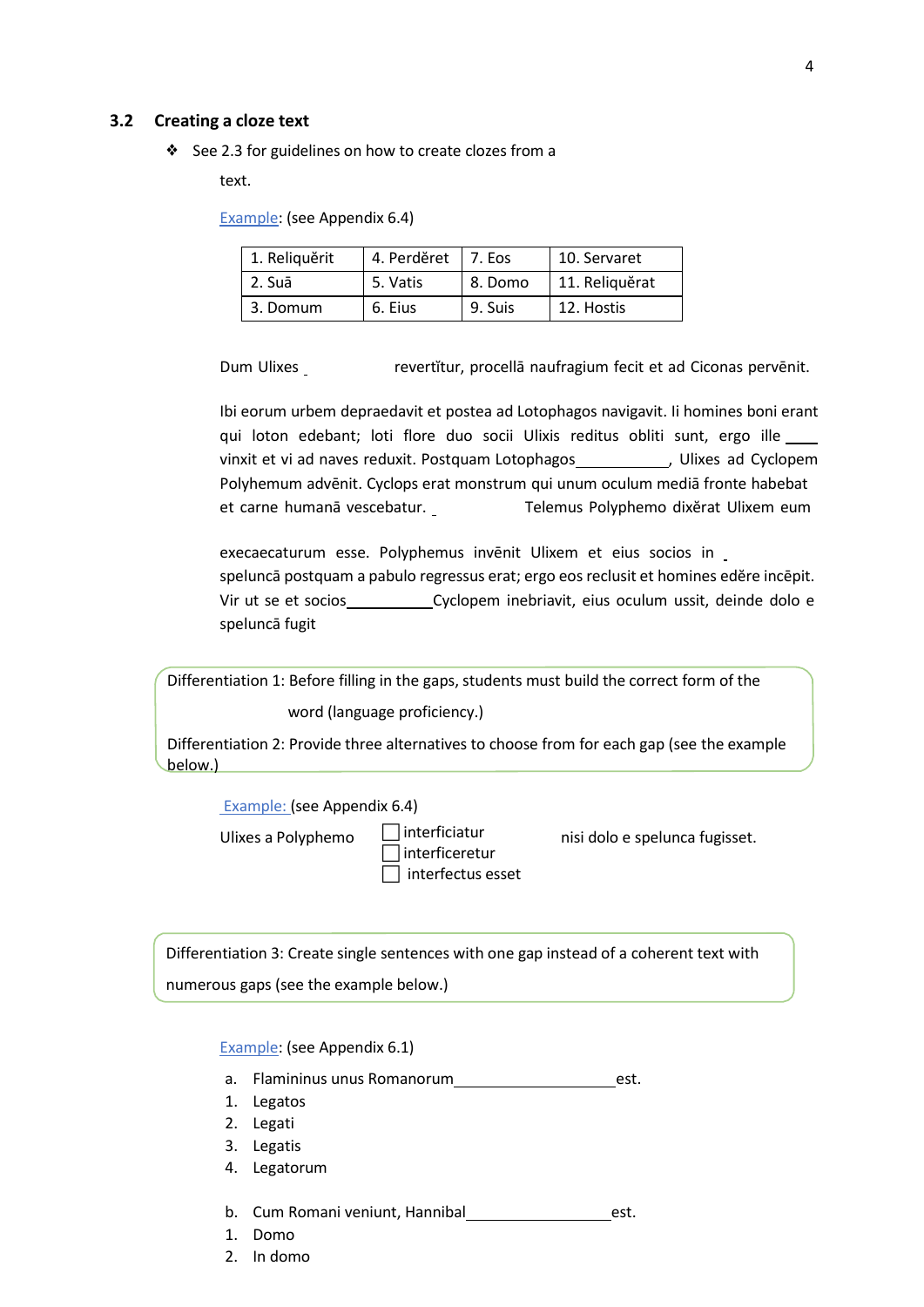- 3. Domi
- 4. Domum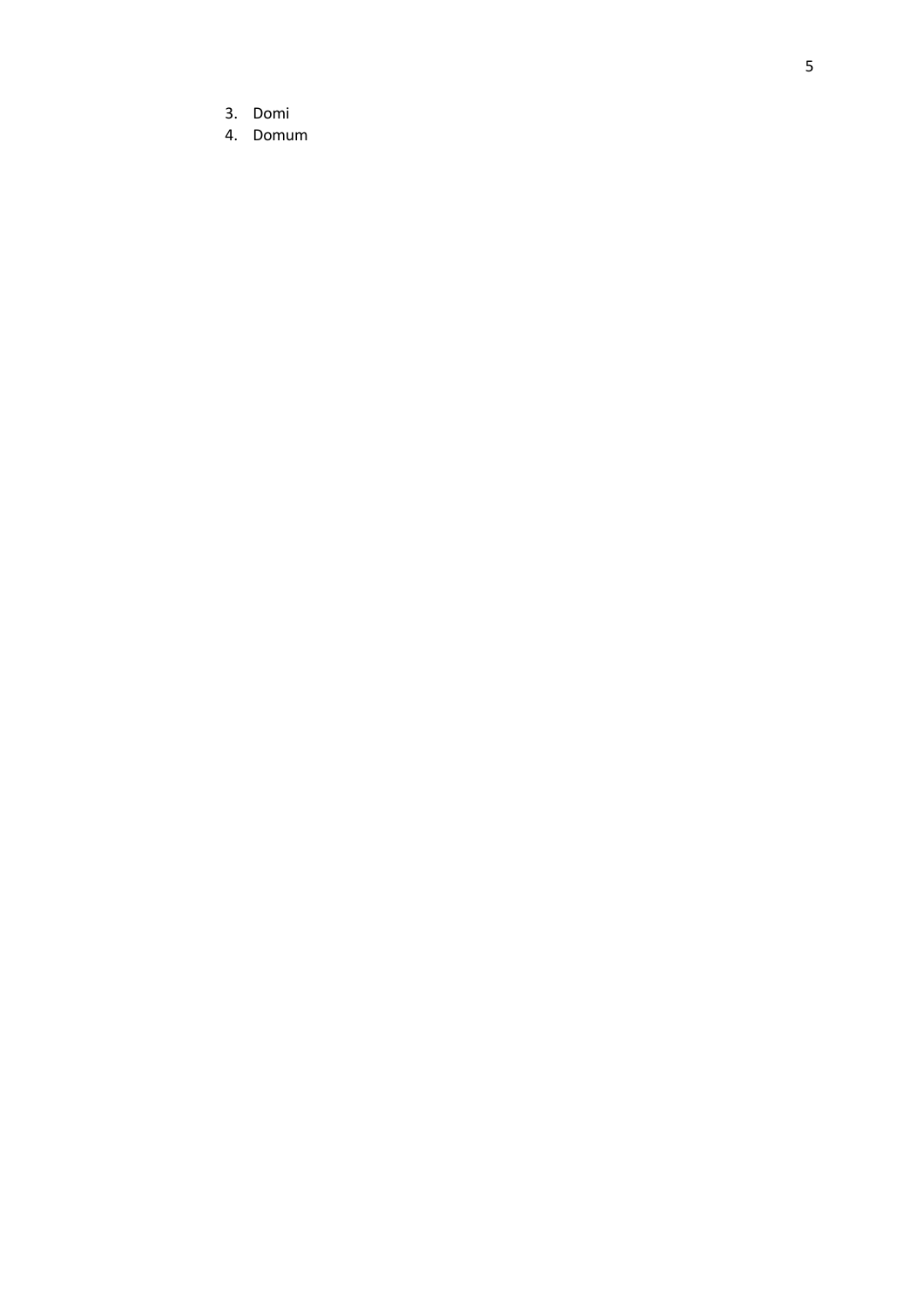#### <span id="page-8-0"></span>**3.3 Interpretation**

- ❖ Provide short phrases or sentences from the text and offer explanations in Latin. Students must choose the right explanation.
	- → E.g., give a text passage from Seneca about «wisdom» and «knowledge» and write explanations of these phenomena in Latin. Students must then choose the correct explanation according to the text.

#### <span id="page-8-1"></span>**3.4 Headings or core statements**

❖ Ask students to choose a correct heading or the main point of the text.

Example: (see Appendix [6.7\)](#page-27-1)

*Tick the phrase that expresses the main point of the text.*

- $\Box$  a) Catilina consulatum petentem Murenam miratur.
- $\Box$  c) Cicero rem publicam solus servat.
- $\Box$  c) salus Murenae rei publicae salus est
- $\Box$  d) iudices misericordia commoti sunt.

## <span id="page-8-2"></span>**3.5 Pictures**

- ❖ Multiple choice → Which plot lines from the text appear/are missing in a given picture?
- ❖ Provide a picture that fits the text and then, for example, three more that are slightly modified. Students must choose correctly ( $\rightarrow$  the pictures or their modifications must be very clear.)
- ❖ Arranging a picture story in the right order.

# <span id="page-8-3"></span>**3.6 Completing the beginning of a sentence**

❖ This format is very versatile since you can change its complexity by adjusting sentence length, semantics or syntax.

> Example: (see Appendix [6.5\)](#page-26-1) Archias coepit omnes ingeni gloria superare… a) cum puer esset b) cum in Graeciam pervenit c) cum in ceteris partibus Asiae fuit d) in ea civitate qua natus erat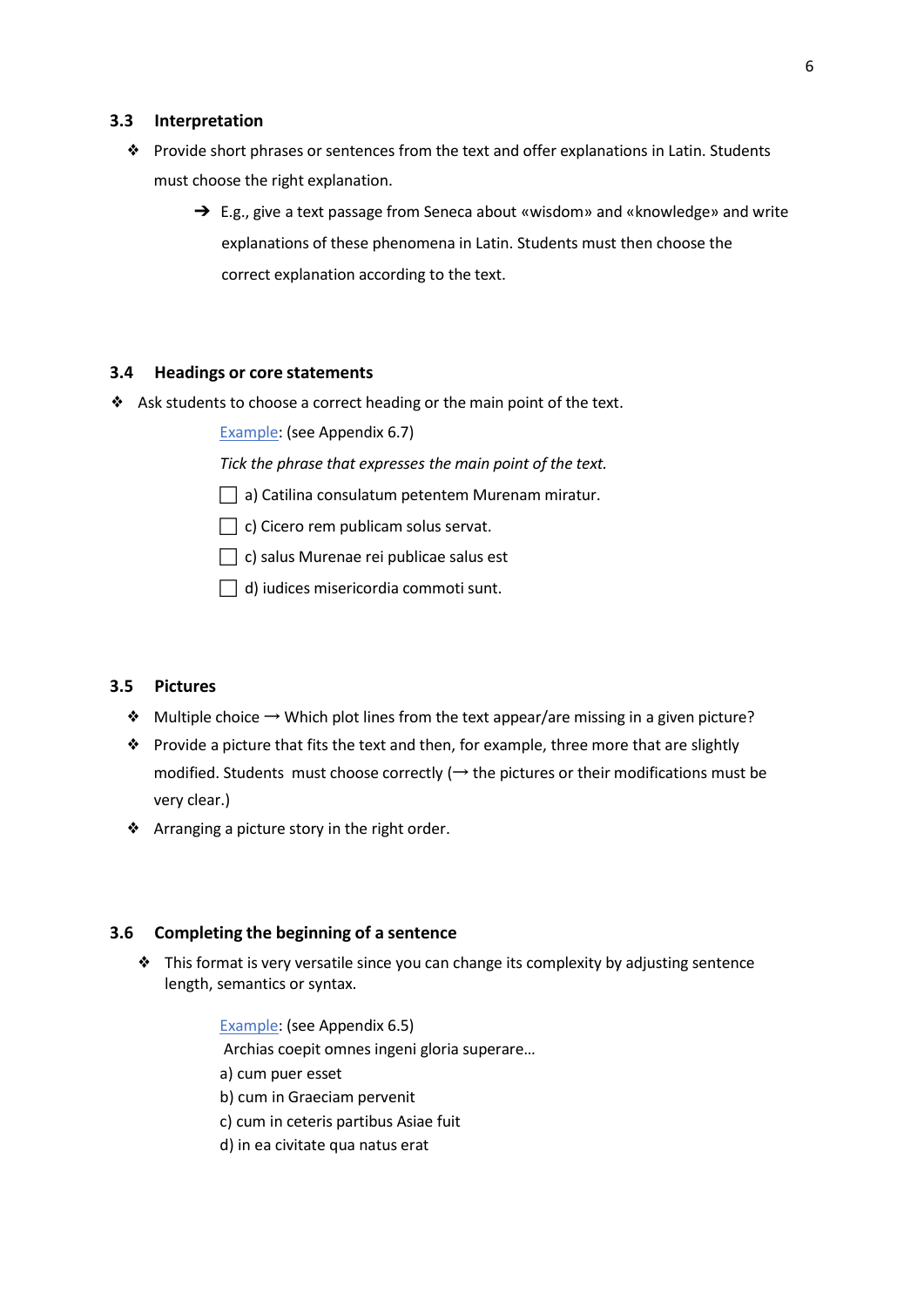# <span id="page-9-0"></span>**3.7 Connecting the beginning and ending of different sentences**

❖ Give the beginnings of sentences, put the endings in the wrong order and have students match them correctly.

Example: (see Appendix [6.6\)](#page-27-0)

Filii uxores acceperunt et

Danaus imperat

*Match the beginnings with their right ending.*

- 1 Poeni a Phoenice nominantur A et in patriam non revertit
- 
- 
- 
- 
- 6 Boeotia hoc nomine appellata est F quia Europae frater in Africā mansit

2 Cilix Europam non invěnit B et in pugnā non interficitur 3 Cadmus oraculo paret C quia bos locum Cadmo monstravit 4 Hyperenor unus ex militibus est Det Minerva monstri dentium iactum imperat 5 Draco Martis filius est E et postea urbem condit

> Danaum interficiant.

Variation: Add a column in the middle with conjunctions or pronouns, or into which conjunctions or pronouns must be inserted from a given list. Then ask students to connect the sentences (see the example below.)

| Example: (see Appendix 6.8)<br>Enter connectors <b>ut</b> or cum in the boxes and match sentence beginnings with the |                             |
|----------------------------------------------------------------------------------------------------------------------|-----------------------------|
| right endings.                                                                                                       |                             |
| Aegyptus fratrem necare<br>et filias poscere vult                                                                    | se defendere non<br>possit. |
| Danaus Aegyptum fugit                                                                                                | consilium ceperit.          |
| Aegyptus filios mittit                                                                                               | solus regere possit.        |

Differentiation in how to simplify 1: Help students by providing an unsorted group of words consisting of the exact number of conjunctions.

Differentiation in how to simplify 2: In the example above, students must choose the right endings to finish the sentences. By providing them in the right order, students will only have to choose the right conjunction.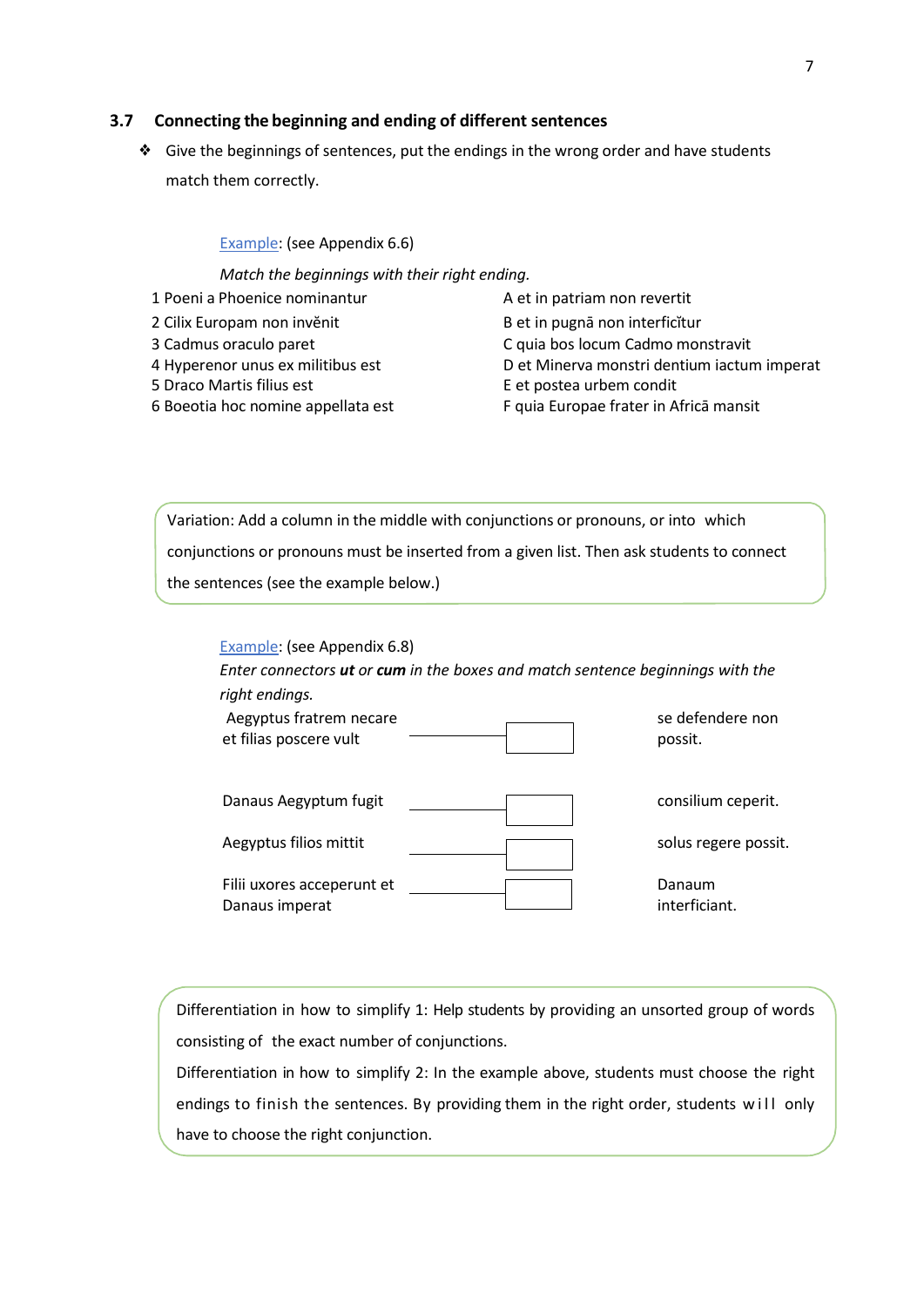#### <span id="page-10-0"></span>**3.8 Sequencing texts**

❖ Divide the text into sequences and provide the lines of such sections. Ask questions about the text and have students choose the right section that contains the answer. The format can be used to test overall as well as detailed text comprehension:

<<Where is this information in the text? Choose the right text section to answer the questions.>>

Sidenote on the layout: Giving nothing but the lines (Example 1) can work, but copying the specific text sections (Example 2) to tick might help students not to make mistakes.

Example 1: (see Appendix [6.7\)](#page-27-1)

#### **Cicero semper ostendit Murenam virum bonum honestumque esse.**

*Tick the text section in which Cicero refers to such aspect.*



Example 2: (see Appendix [6.7\)](#page-27-1)

### $\Box$  a) II. 1-5

Modo maximo beneficio populi Romani (consulatu) ornatus fortunatus videbatur, quod primus in familiam veterem, primus in municipium antiquissimum consulatum attulisset: nunc idem in squalore et sordibus, confectus morbo, lacrimis ac maerore perditus vester est supplex, iudices, vestram fidem obtestatur, vestram misericordiam implorat, vestram potestatem ac vestras opes intuetur.

#### $\Box$  b) II. 5-6

Nolite, per deos immortalis, iudices, hac eum (sc. Murenam) cum re etiam honestatibus atque omni dignitate fortunaque privare.

#### $\Box$  c) II. 6-9

Atque ita vos L. Murena, iudices, orat atque obsecrat, si iniuste neminem laesit, si nullius auris voluntatemve violavit, si nemini, ut levissime dicam, odio nec domi nec militiae fuit, sit apud vos modestiae locus, sit demissis hominibus perfugium, sit auxilium pudori.

 $\Box$  d) II. 9-12

Misericordiam spoliatio consulatus magnam habere debet, iudices; una enim eripiuntur cum consulatu omnia; invidiam vero his temporibus habere consulatus ipse nullam potest; obicitur enim contionibus seditiosorum, insidiis coniuratorum, telis Catilinae, ad omne denique periculum atque ad omnem iniuriam solus opponitur.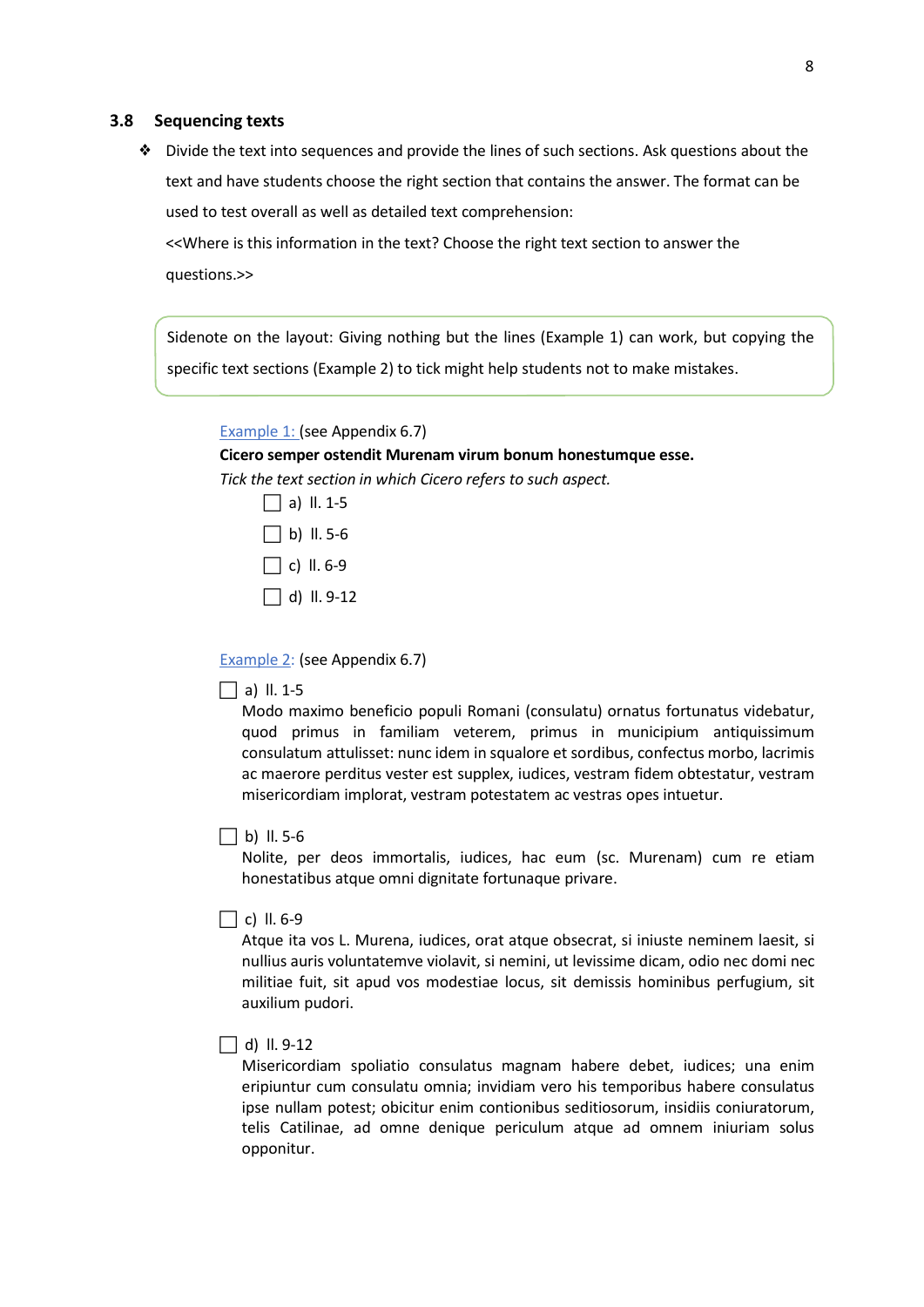#### <span id="page-11-0"></span>**3.9 Basic questions(quis, quo, cur, quomodo etc.)**

❖ Provide basic questions and ask students to select the right answer: cur, quo, quis, cui/quem/quam, quomodo, quando, ubi, etc.

#### Example: (see Appendix [6.4\)](#page-26-0)

Quis est Telemus?

- a. Telemus est augur qui Poliphemo mortem praedīcit
- b. Telemus est Eurymi avus
- c. Telemus est augur qui Cyclopis caecitatem praedīcit
- d. Telemus est vatis qui Ulixi futurum praedicit

Layout variation: You may ask key questions using an open-response format. Besides, you may print the text next to the questions for viewing. To lower the difficulty level and provide a little more help you can underline key parts in the text that is next to the questions (see the example below.)

#### Example: (see Appendix [6.3\)](#page-25-3)

| Ad Lycaonem, Pelasgi filium, Iovis in hospitium          | Quod est nomen nepotis Lycaonis?     |
|----------------------------------------------------------|--------------------------------------|
| venisse dicitur et filiam eius Callisto compressisse; ex | Responsum:                           |
| quo natus est Arcas, qui ex suo nomine terrae nomen      | Quam cenam Lyaconis filii Iovi dant? |
| indidit. Sed Lycaonis filii temptare voluerunt, deusne   | Responsum:                           |
| lovis esset: carnem humanam cum cetera carne             | Quid luppiter cena accepta fecit?    |
| commiscuerunt idque in epulo ei apposuerunt. Qui         | Responsum:________                   |
| postquam sensit, iratus mensam everit, Lycaonis filios   |                                      |
| fulmine necavit. Eo loco postea Arcas oppidum            |                                      |
| communivit, quod Trapezus nominatur. Patrem              |                                      |
| luppiter in lupi figuram mutavit.                        |                                      |
|                                                          |                                      |

❖ Connecting questions with the right answers (especially suited for the *praeambulum.*)

Example: (see Appendix [6.9\)](#page-28-1)

Quis agit? in casa Ulixis

Ubi evenit? **postquam Ulixes in patriam rediit** Quando evenit? Eumaeus, Ulixes, Minerva Quid evenit? Ulixes in patriam redit et Eumaeum, qui eum non recognoscit, vidit. Tristes sunt, sed Minerva habitum mutat. Tum beati sunt.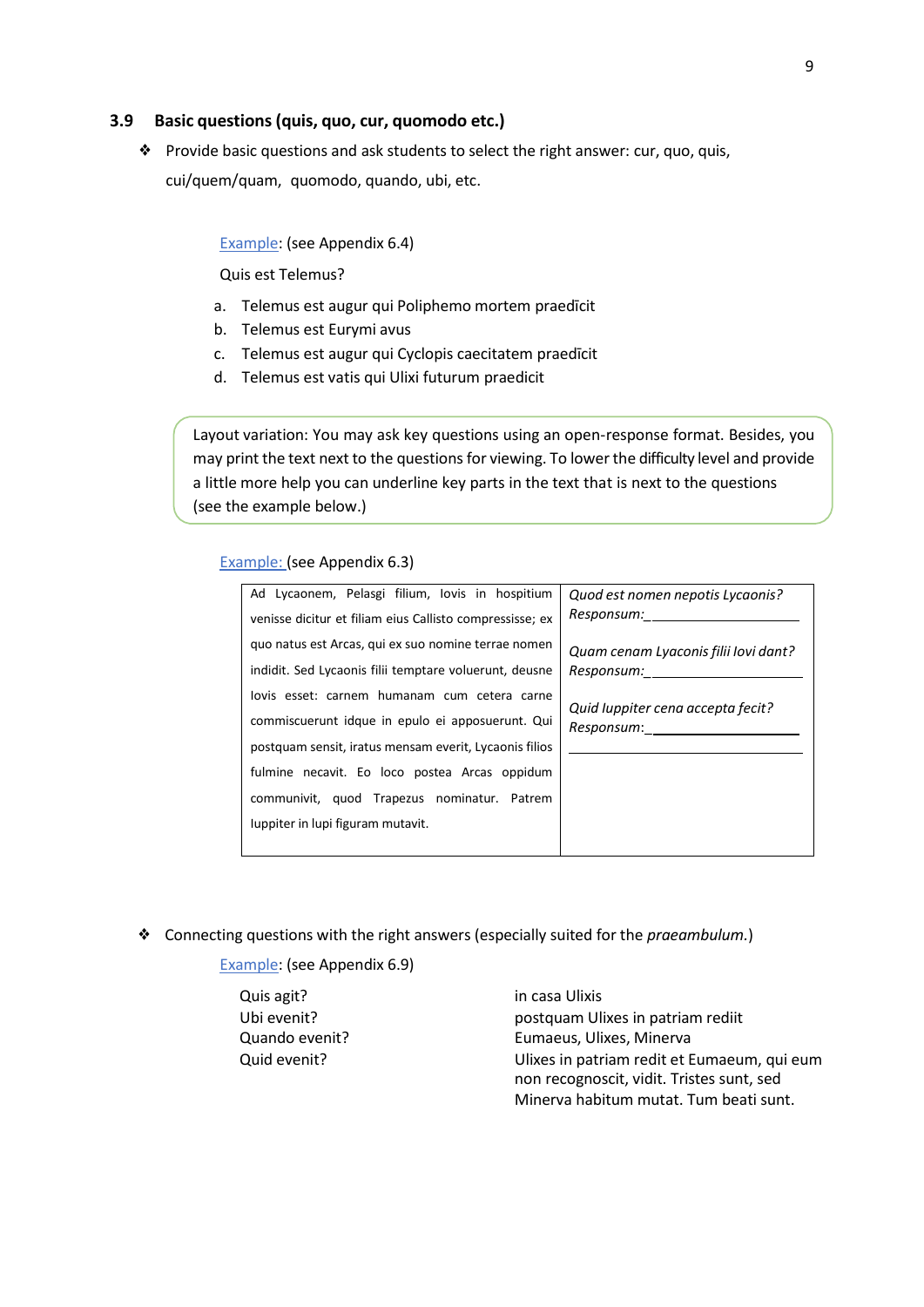# <span id="page-12-0"></span>**3.10 True/false format**

❖ Form sentences that are either true or false and ask students to mark the right answer. Sentence length and linguistic complexity can be adjusted. Sentences must be very clear.

Differentiation 1: Change time relations(e.g., AcI), names, sequences, subject-object, activepassive in the sentences. Differentiation 2: Add a "not in the text" category to raise the level of

difficulty (see the example below.)

# Example: (see Appendix [6.9\)](#page-28-1)

*Choose whether these statements are true or false. Some of them may contain information that is not in the text.*

|                                            | verum | non liquet | falsum |
|--------------------------------------------|-------|------------|--------|
| Minerva habitum Ulixis commutavit.         |       |            |        |
| Eumaeus Ulixem statim recognoscere potest. |       |            |        |
| Ulixes effigiem suam restituit.            |       |            |        |
| Cum Eumaeus Ulixem cognoscit, beatus est.  |       |            |        |

# <span id="page-12-1"></span>3.11 **Family trees**

❖ Creating family trees can be useful when there are a lot of names and relationships

mentioned in the text.

 $\rightarrow$  It can be done through graphics or cloze texts (graphics for lower levels, cloze texts or a combination of both for higher levels).

> Example 1: (see Appendix [6.3\)](#page-25-3) *Enter the names in the correct place in the family tree. You might not be able to fill in all the boxes.*

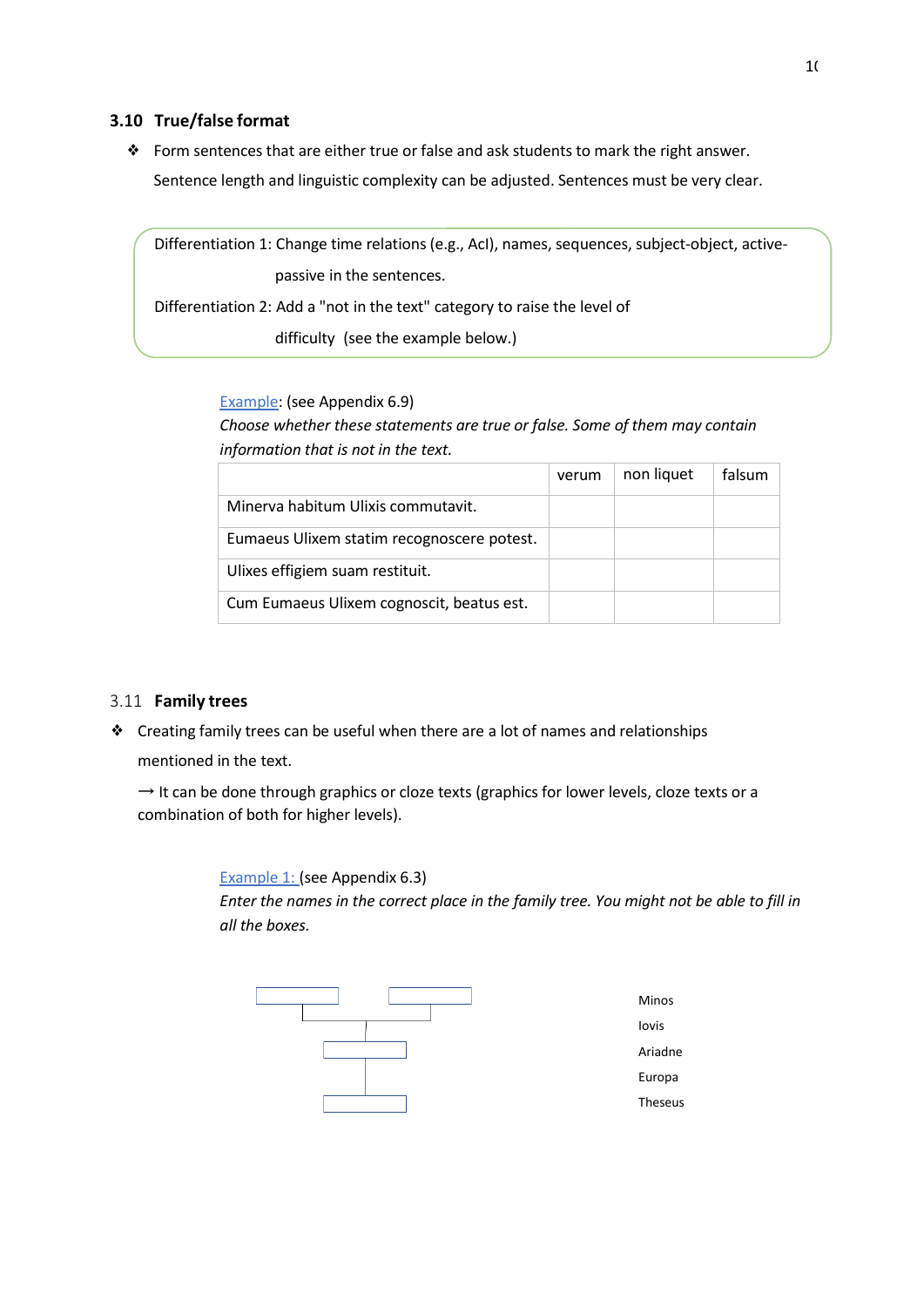Example 2: (see Appendix [6.3\)](#page-25-3)

*Look at the family tree and tick the correct statements.*



Example 3: (see Appendix [6.3\)](#page-25-3)

*Choose and tick the correct family tree*.

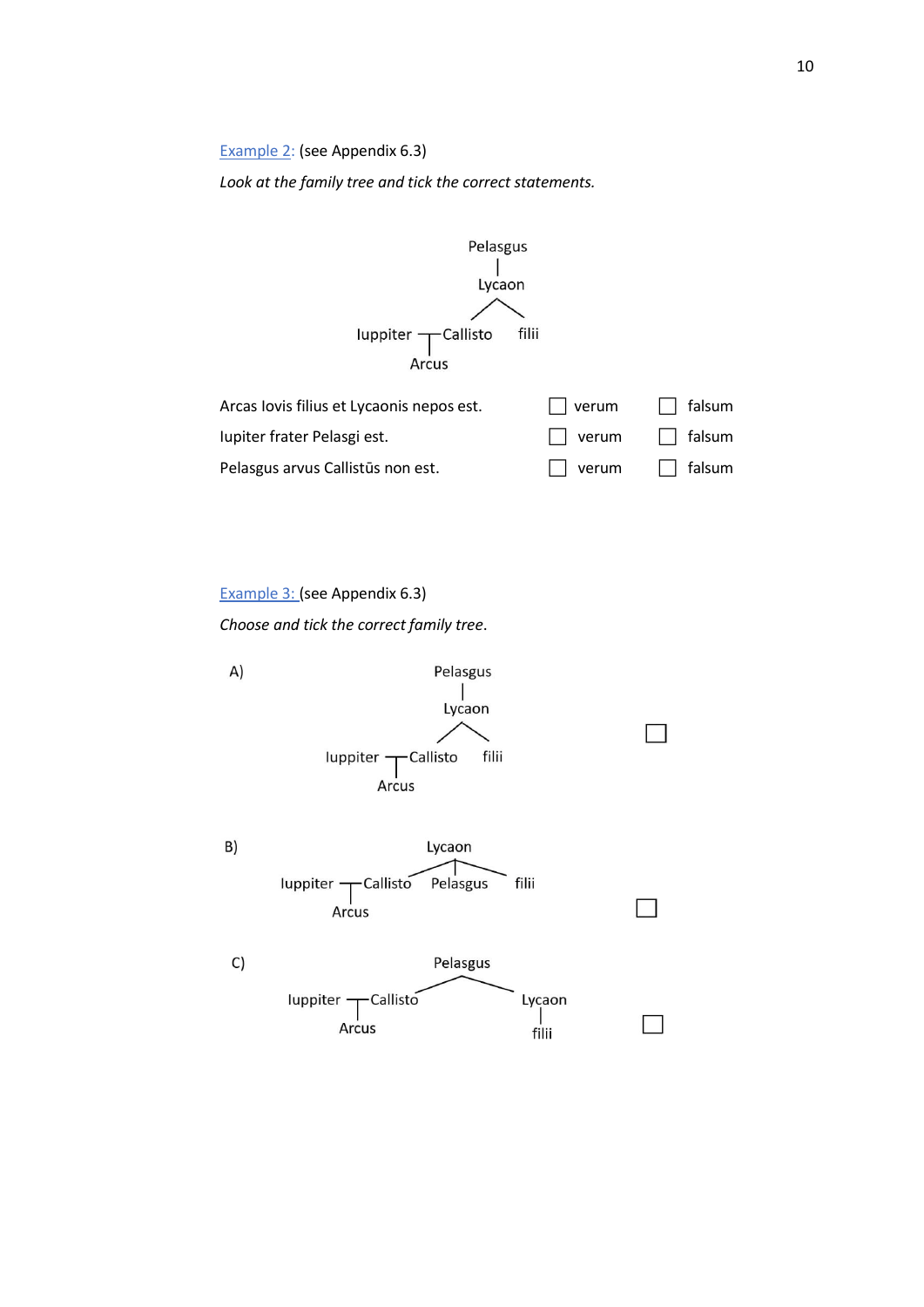#### <span id="page-14-0"></span>3.12 **In-depth understanding of the text**

Depending on the text...

❖ Reference can be made to relationships among the text's characters that are not obvious but can be analysed.

 $\rightarrow$ Example: «Tick the correct answer: The relationship between X and Y can be described

as a) b) c) d) $\infty$ 

- ❖ Thoughts of the text's characters may be presented for students to arrange in the correct order.
- ❖ Phrases using direct speech or in the form of a dialogue may be created for students to arrange in the correct order.

 $\rightarrow$  Especially convenient when the text contains a lot of indirect speech (see the example

below.)

Examples (for a text with a lot of indirect speech):

A) (see Appendix [6.9\)](#page-28-1) *What do Odysseus and Euamaeus say? Enter the correct letter.* Ulixes: Eumaeus: No. 1996

- a) "Unde es?"
- b) "Naufragio facto huc perveni."
- c) "Vidistine Ulixem?"
- d) "Comes Ulixis sum."
- B) (see Appendix [6.8\)](#page-28-0)

*Use the imperatives of the correct verbs. Enter the speakers' names in the boxes.*

| inire, interficere, invenire, dare                                     |    |
|------------------------------------------------------------------------|----|
| : "Filiis meis filias tuas uxores (da) [1                              |    |
| : "Milites, viam____(inite)________!"<br>"Fratrem in oppido (invenite) |    |
| : "Tempus est, filiae! Viros (interficite)                             | '' |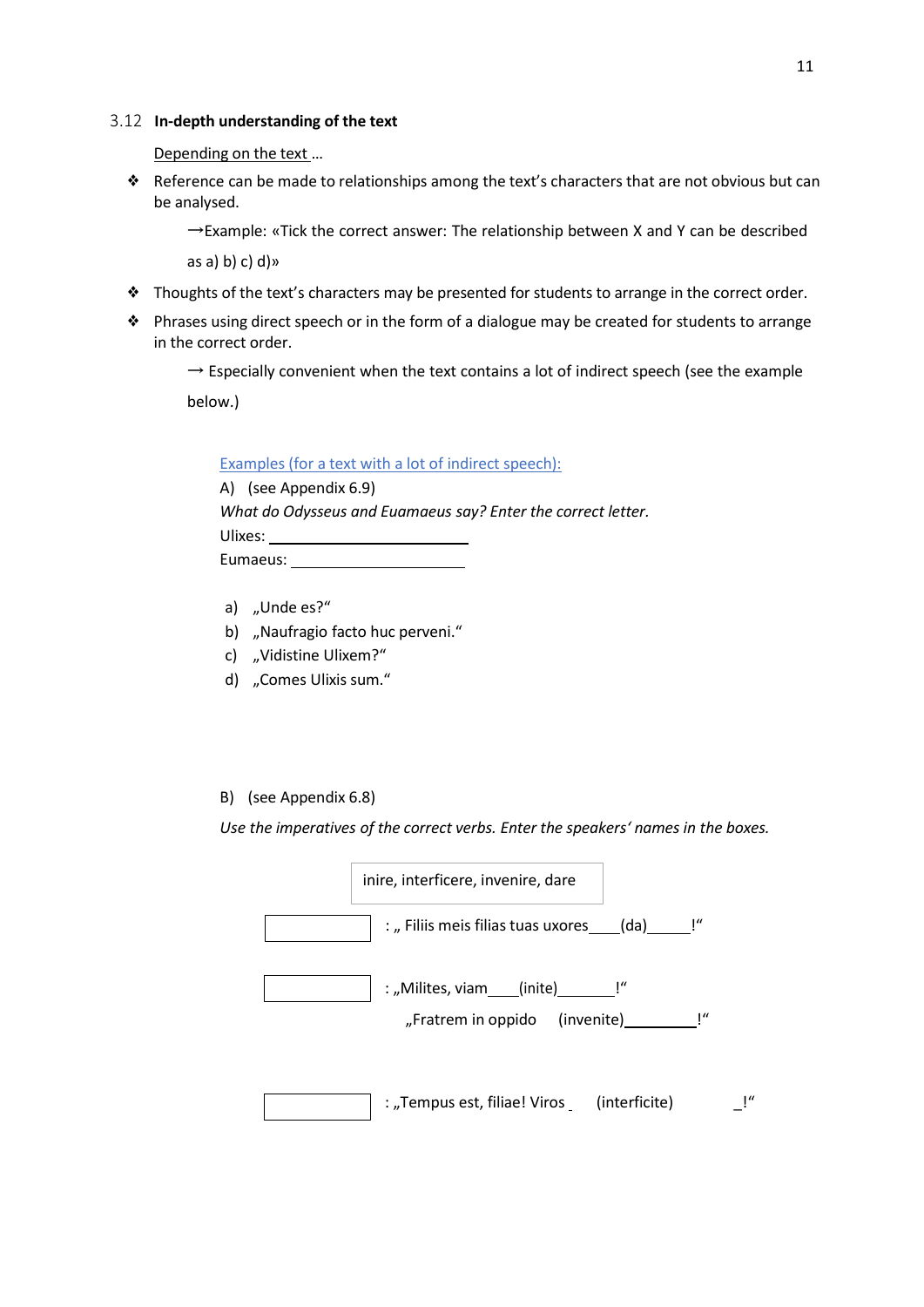# <span id="page-15-0"></span>3.13 **Tasks that go beyond the text itself**

These exercises depend on the text and the time available. Possible formats are the following:

- ❖ Search for a suitable text section that follows the examination text. Paraphrase the section and create a cloze text from it. Then ask students to fill in the gaps.
- ❖ Provide another short text (by the same or another author) that is similar in content and create additional tasks.

Example:  $\rightarrow$  The text passage shown in the example comes right after the examination text (see Appendix [6.7\)](#page-27-1).

#### **Quo fugiat?**

*Cicero quaerit, quo Murena sine consulate abire possit. Putat eum ad parentes, qui modo consulem laudaverant, reverti non posse.*

Sed quid eius matrem aut domum appello quem nova poena legis et domo et parente et omnium suorum consuetudine conspectuque privat? Ibit igitur in exsilium miser? Quo? Ad Orientisne partis in quibus annos multos legatus fuit, exercitus duxit, res maximas gessit? At habet magnum dolorem, unde cum honore decesseris, eodem cum ignominia reverti.

A) Choose the correct ending for the sentence (multiple choice.)

Murena …

 $\Box$  a) in Asia exercitui praefuit.

 $\Box$  b) rebus gestis maximis vir honestus Asiam reliquit.

 $\Box$  c) numquam in Asia legatus fuit.

 $\Box$  d) ante consulatum ex Asia cum ignominia reversus erat.

B) Choose the correct ending for the sentence (single choice.)

Iudices igitur Murenae favere debent, ut…

- $\Box$  a) dolor ignominiae minuatur.
- $\Box$  b) dolor exilii minuatur.
- $\Box$  c) parentes eius laudentur.
- $\Box$  d) auctoritas Murenae minuatur.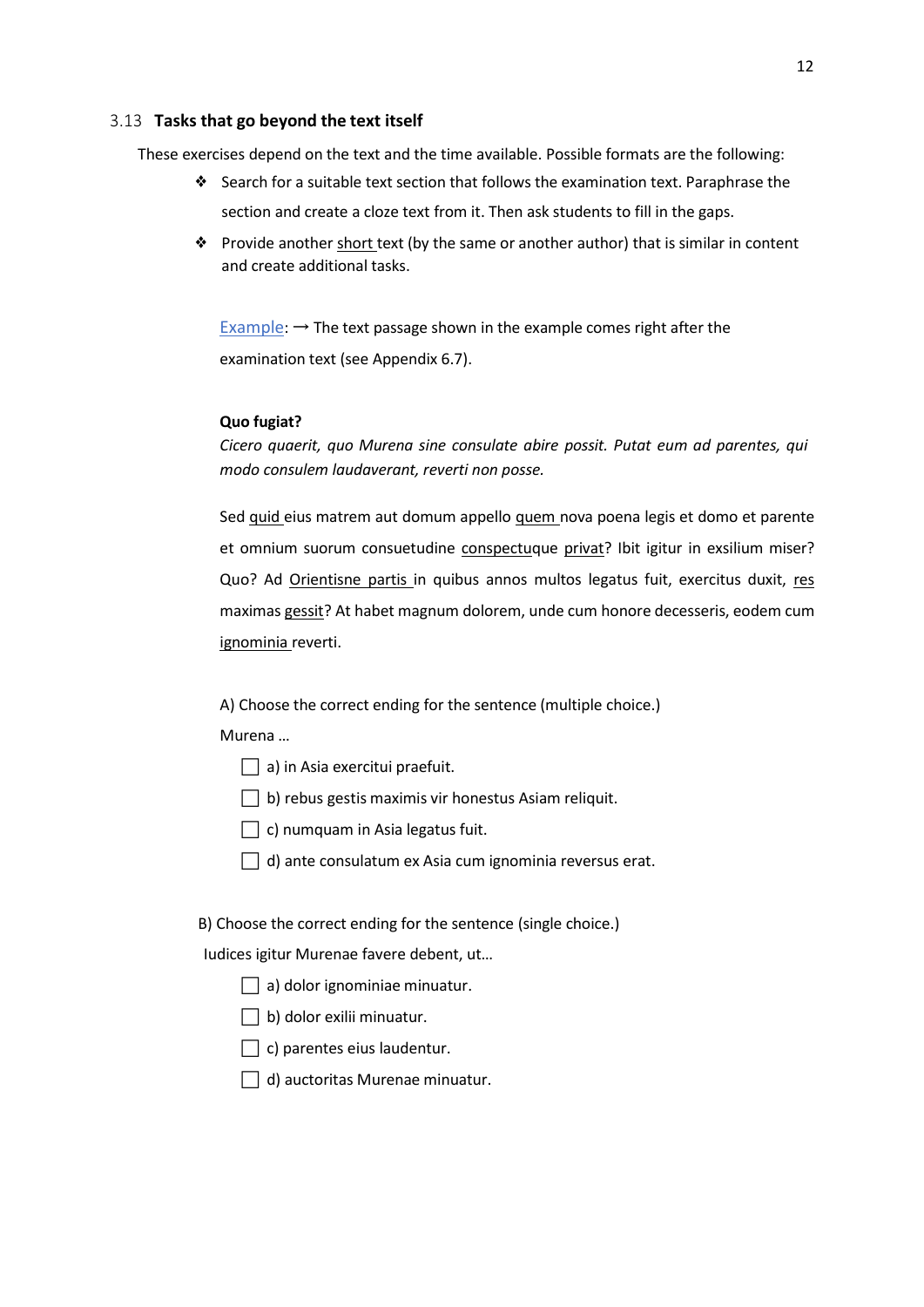# <span id="page-16-0"></span>4 Grammar Exercises (Language Proficiency)

## <span id="page-16-1"></span>**4.1 Transformations**

❖ Ask students to convert statements into instructions and vice versa: active-passive, different casus, etc.

Differentiation: According to the complexity of the grammatical phenomena.

#### Example: (see Appendix [6.7\)](#page-27-1)

*How does the following sentence change if the verb curetis is used instead of consulatis? Choose the correct word forms and fill in the blanks.*

*(…) ut otio, ut paci, ut saluti, ut vitae vestrae et ceterorum civium consulatis.*

 $\rightarrow$  (...) ut  $\rightarrow$  (...) ut  $\rightarrow$  ut , ut

vestrae et ceterorum civium **curetis**.

- ❖ Ask students to transform structures from the text so that their meaning and content remain the same but the grammatical structure changes.
	- → active-passive, ablativus absolutus, nominal abl. abs., dativus possesivus vs. habere, oratio obliqua, participle in agreement vs. subordinate clause

Differentiation: Provide full sentences and phenomena that are more difficult.

Example 1: (see Appendix [6.6\)](#page-27-0)

**Hoc oraculi responso** Miltiades profectus est.

- → Quia hoc ab oraculo<br>
→ Quia hoc ab oraculo<br>
<u>→</u> Miltiades profectus est.
- a. Respondĭtur
- b. Responděrat
- c. Responsum erat
- d. Respondit

#### Example 2: (see Appendix [6.6\)](#page-27-0)

| luppiter Europam vidit        |     |                        |
|-------------------------------|-----|------------------------|
| (1)                           | (2) | visa est               |
| $(1)$ a. Europas<br>b. Europa |     | $(2)$ love<br>b. Iovis |
| c. Europae                    |     | c. lovi                |
| d. Europā                     |     | d. a love              |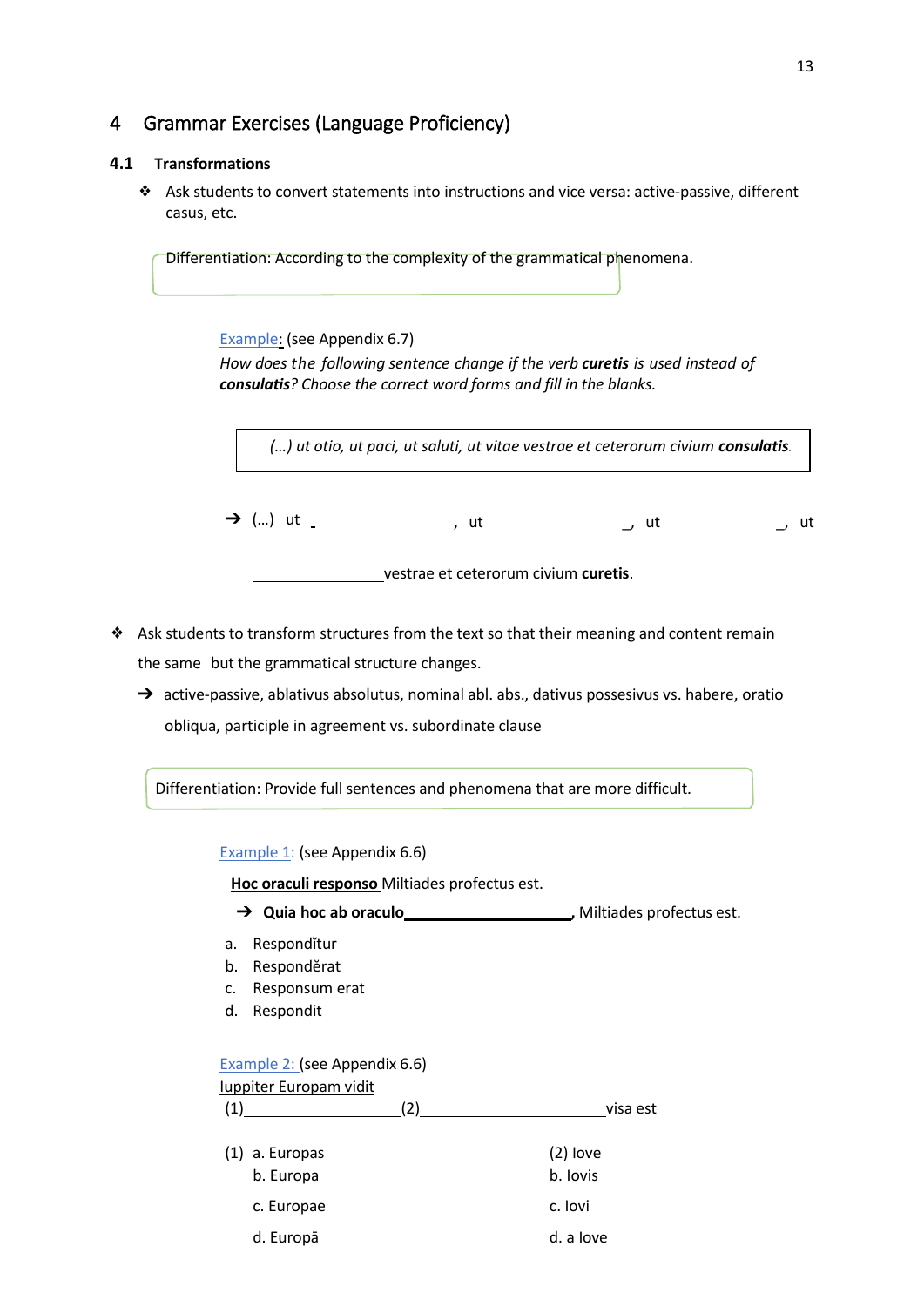Example 3: (see Appendix [6.7\)](#page-27-1)

Example: *Murena consul creatus morbo affectus est.*

two main clauses: Murena consul creatus est et morbo affectus est.

*a) Murena maximo beneficio populi Romani ornatus saluti populi Romani consulere voluit.*

causal clause: <u>causal clause:</u> causal clause: causal clause: causal clause: causal clause: causal clause: causal clause: causal clause: causal clause: causal clause: causal clause: causal clause: causal clause: causal cla

- b) *Cicero causam Murenae agens rem publicam contra Catilinam defendit.* relative clauses:
- ❖ Word chains: Declension and conjugation of words from the text (the exercise will be appropriate for higher or lower levels depending on the word forms required.)

| Example 1:                                                                    |     |  |     |     |                                                                                     |
|-------------------------------------------------------------------------------|-----|--|-----|-----|-------------------------------------------------------------------------------------|
|                                                                               |     |  |     |     | Complete the declension chain: Decline the noun 'sermo' with the corresponding form |
| of 'ipse - ipsa – ipsum'. Start with the nominative singular.                 |     |  |     |     |                                                                                     |
|                                                                               |     |  |     |     |                                                                                     |
| Nom. Sg. $\rightarrow$ Pl. $\rightarrow$ Gen. $\rightarrow$ Sg. $\rightarrow$ |     |  |     |     |                                                                                     |
| Dat. $\rightarrow$ Acc. Pl.                                                   |     |  |     |     |                                                                                     |
|                                                                               |     |  |     |     |                                                                                     |
|                                                                               | --> |  | --> | --> |                                                                                     |
| -->                                                                           |     |  |     |     |                                                                                     |

Variation: Start the series with an already declined word, e.g., rege, so that students must come up with the nominative of the word before completing the series, in this case *rex.*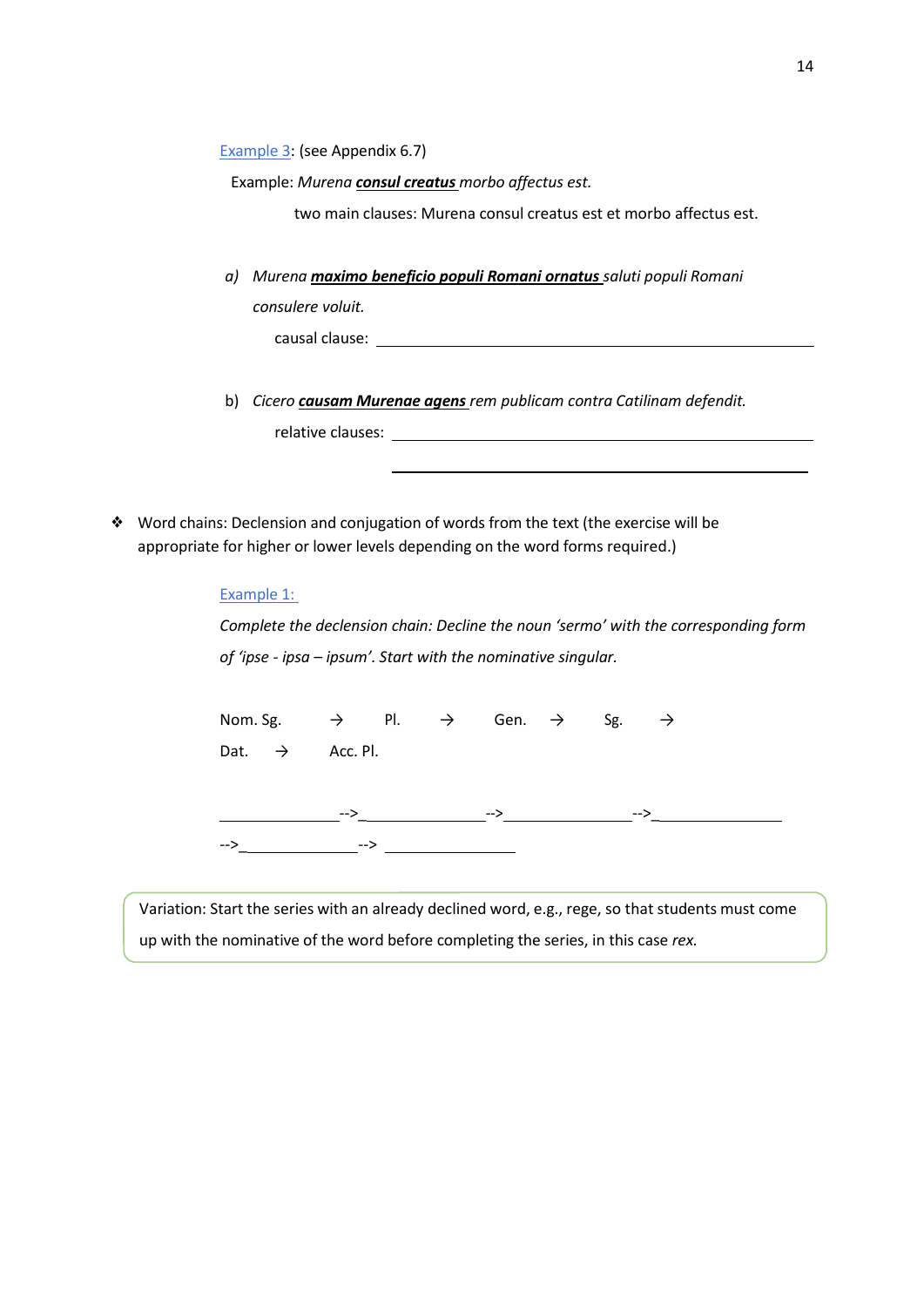# Example 2:

*Complete the conjugation series: Conjugate the verb 'decernere'.*

1. Prs. Pl. Ind. Act. Imperf.  $\rightarrow$  Passive  $\rightarrow$  Singular  $\rightarrow$  Subjunctive  $\rightarrow$ Present tense -->\_ -->\_ --> --> decernar

Differentiation: Provide the answer to one of the gaps in the series. Thismight also make the exercise more appealing because students can check whether they have solved the task correctly.

# <span id="page-18-0"></span>**4.2 Classification and determining exercises**

## <span id="page-18-1"></span>**4.2.1 At sentence level**

❖ Word class, word form, constituent → work involves sentences/words from the text

#### Example 1:

*Classify the words in this sentence 'Nunc Cornelia filiam quaerit'.*

|                        | <b>Nunc</b>         | Cornelia | filiam   | quaerit.                                          |
|------------------------|---------------------|----------|----------|---------------------------------------------------|
| word class<br>particle |                     | noun     | noun     | verb                                              |
| word form              |                     | Nom. Sg. | Acc. Sg. | 3. Prs. Sg.<br>present tense<br>indicative active |
| constituent            | adverbial<br>phrase | subject  | object   | predicate                                         |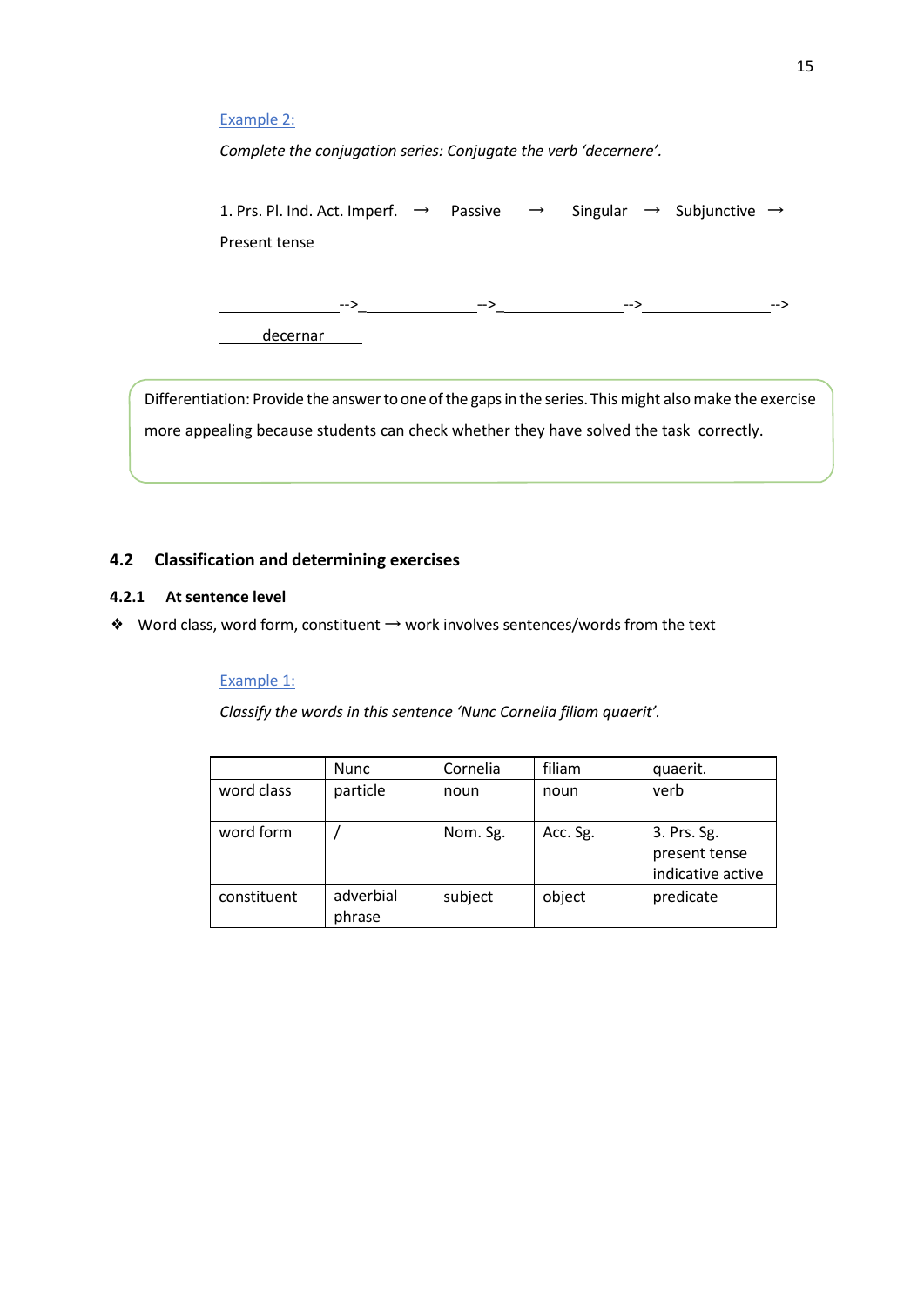# ❖ Determining clauses:

It is essential to accurately specify how students should mark or underline the constituents of a sentence.

> Example: (see Appendix [6.9\)](#page-28-1) *Underline the subject, circle the predicate, and underline the accusative object. Enclose connectors in boxes.*

Eumaeus eum non cognovit,

quoniam Minerva eum et habitum eius commutaverat.

Variation 1: This type of exercise can also be used, for example, with word classes: 'Enter all the nouns, adjectives, and verbs from the text into the table.'

Variation 2: Let exam candidates distinguish word groups of a similar nature (KNG). This can

be useful when there are a lot of participles, *gerundialia*, or attributive adjectives.

❖ Determining grammatical phenomena: Forms, function of conjunctions, etc. (text

comprehension + language proficiency)

Example: (see Appendix [6.7\)](#page-27-1)

| sitsitsit (l. 8).                                                                                                                           | <b>Nolite privare</b> (II. 5-6) can be                                  |
|---------------------------------------------------------------------------------------------------------------------------------------------|-------------------------------------------------------------------------|
| What is the function of the                                                                                                                 | expressed as                                                            |
| subjunctive here?<br>a) optative subjunctive<br>b) hortative subjunctive<br>c) deliberative subjunctive<br>d) conditional clause (irrealis) | a) Ne private<br>b) Ne privaveris<br>c) Ne privaveritis<br>d) Non priva |
| quod in l. 1 is                                                                                                                             | solus is used in l. 12 as                                               |
| a) concessive subjunction                                                                                                                   | a) an apposition                                                        |
| b) interrogative pronoun                                                                                                                    | b) predicative                                                          |
| c) relative pronoun                                                                                                                         | c) an adjective attribute                                               |
| d) causal subjunction                                                                                                                       | d) a predicate noun                                                     |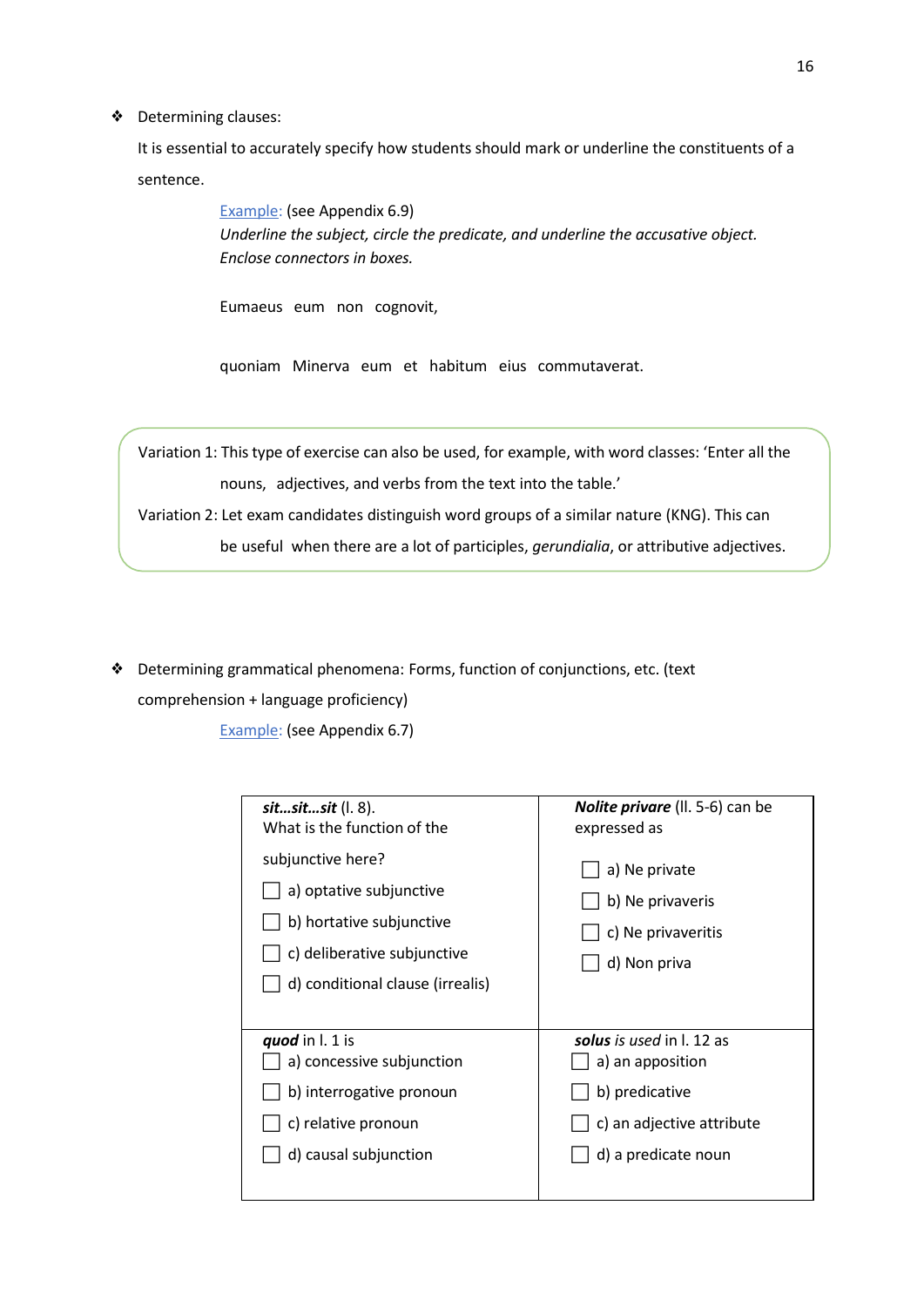# <span id="page-20-0"></span>**4.2.2 At word level**

- ❖ In general: Creating exercises focused on *numerus, casus, genus, genus* verbi or *modus*.
- $♦$  Determining word forms  $→$  The word forms can be changed but the words themselves should be taken from the text.

#### Example 1:

*Enter these word forms in the correct column.*

auditoris, labores, impedratoris, tubas, amici, liberi, gaudii, amicae, puellarum, spectatorum, signum, verbum tunicae, viri

| is a genitive form | can be a genitive form | is not a genitive form |
|--------------------|------------------------|------------------------|
|                    |                        |                        |
|                    |                        |                        |
|                    |                        |                        |

Variation: Also suitable for polysemantic verbs or *deponentia* (higher levels). Exercises to distinguish between verbs and nouns are also possible (e.g., *duces < dux/ducere*).

❖ Determining word form in context.

# Example:

*Identify the underlined forms by ticking the correct information.*

| a)                                                                                                                                                            | Heri dominum vidi.        | l Nom.<br>Sg. | Gen.<br>PI.                                                  | $\vert$   Dat.<br>m. | $\vert$   Acc. | l Abl.<br>۱n.       |        |
|---------------------------------------------------------------------------------------------------------------------------------------------------------------|---------------------------|---------------|--------------------------------------------------------------|----------------------|----------------|---------------------|--------|
| b)                                                                                                                                                            | Filia in hortum cucurrit. | $\lceil$ lnd. | $\Box$ 1. Prs. $\Box$ 2. Prs. $\Box$ 3. Prs.<br>$\Box$ Subj. | $ $   Act.           |                | $\Box$ Sg.<br>Pass. | I IPI. |
| Differentiation: Adjust the complexity of the context (length, meaning,<br>syntax), or add or remove information that can be selected by the exam candidates. |                           |               |                                                              |                      |                |                     |        |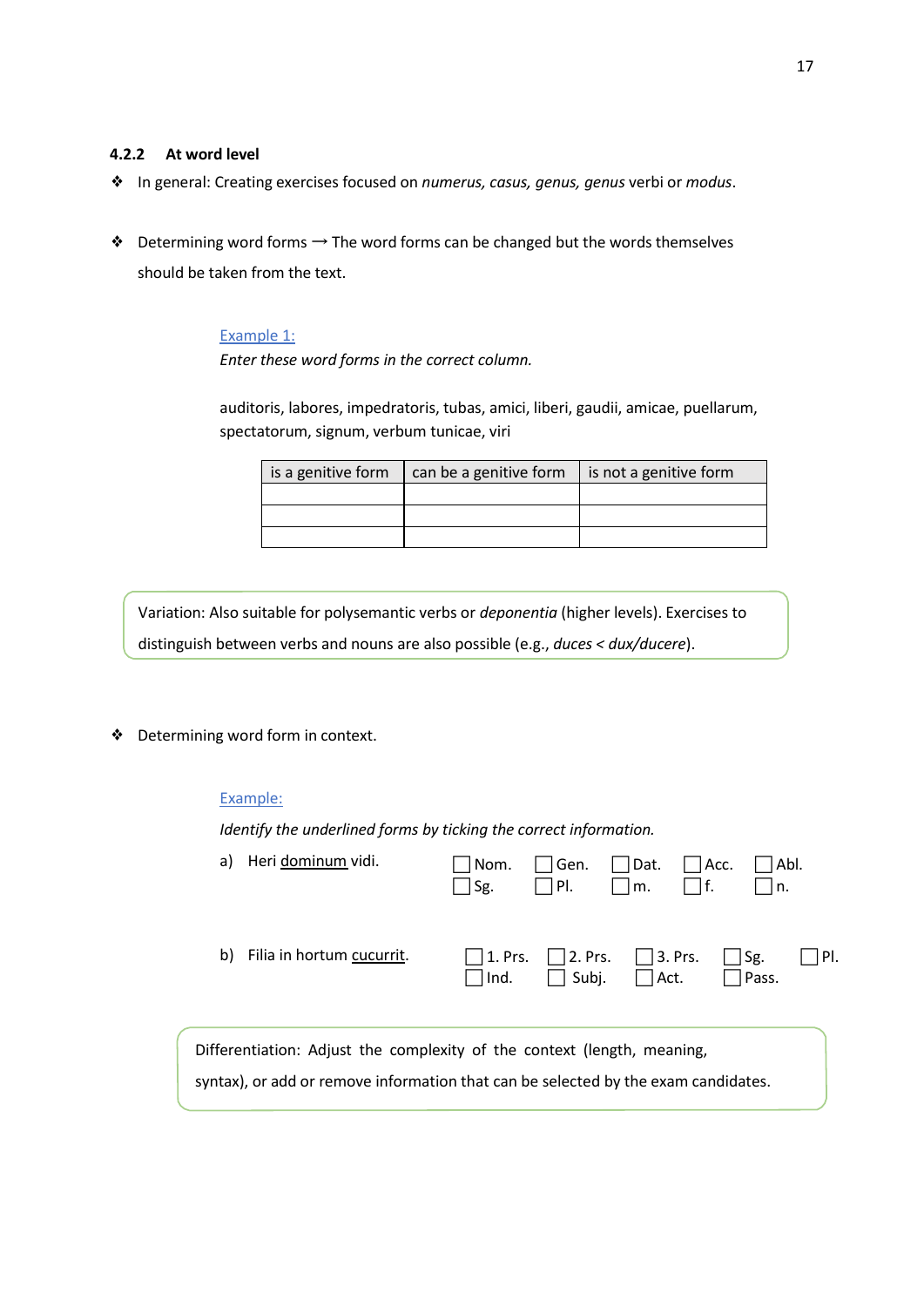# <span id="page-21-0"></span>**4.3 Determiners**

- ❖ Ask what element the determiners (e.g., pronouns, particles) in the text refer to. The corresponding word must then be adapted to the determiner and written down (KNG).
	- $\rightarrow$  This tests both text comprehension and language proficiency.

| Example: (see Appendix 6.6)                                                           |
|---------------------------------------------------------------------------------------|
| Replace the pronoun with the noun which it refers to, declining it in the appropriate |
| way, following the example: $l. 2$ : se = lovem                                       |
| A. Illi (l. 5) =                                                                      |
| B. Is $(1.8) =$                                                                       |
| C. Hunc (l. 10) =                                                                     |

❖ Provide a selection of word forms to be inserted into a sentence.

 $\rightarrow$  List two possible words per gap. E.g., if it is clear that it must be a verb, then list two different verbs, or if it is clear that the required form is an infinitive, list two infinitives to choose from.

 $\rightarrow$  This tests text comprehension and language proficiency.

 $\rightarrow$  AcI, vocabulary whose meaning depends on the case, subordinate clauses in the subjunctive, etc.

# Example:

*Fill in the gaps correctly*.

beatam brevem accusare accusavisse

Theophrastus autem vita decedens dicitur naturamquod cervis vitam diuturnam sed hominibus vitam tam dedisset.

❖ Ask students to find the corresponding nouns which pronouns or adjectives refer to in the text, then ask them to decline them together.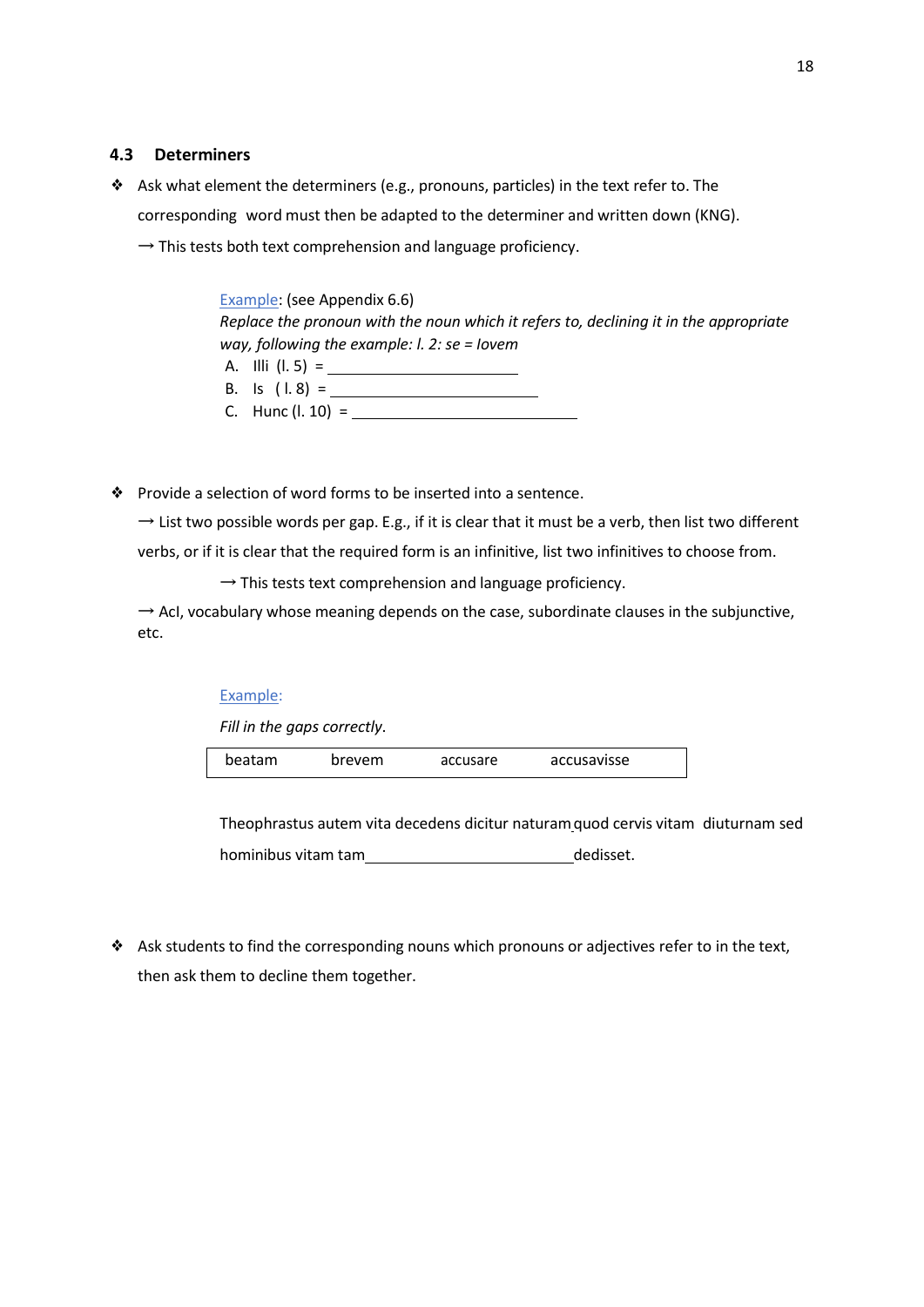# <span id="page-22-0"></span>5 Vocabulary Exercises

# **5.1 General remarks**

- ❖ By nature, when listening to or reading languages, humans perceive lexical information first.
- ❖ In general, vocabulary exercises can be integrated into other exercises, such as text comprehension exercises.
	- $\rightarrow$  E.g., vocabulary can be tested indirectly through paraphrasing exercises. Students must understand synonyms, which involves having a wide range of vocabulary.
- ❖ Vocabulary exercises should preferably focus on realising and understanding a word's meaning in different contexts rather than on memorising a wordlist.  $\rightarrow$  Strongly text and content dependent.

# <span id="page-22-1"></span>**5.2 Word descriptions**

❖ Ask students to connect Latin words with related Latin word associations. The words to be connected can be synonyms or words belonging to the same semantic field. (As in the popular game known as *Taboo.)*

# <span id="page-22-2"></span>**5.3 Semantic fields**

❖ Ask students to choose the word that does not fit in with the others in a group of words (the group of words depends on the text's content and structure, for example, a specific semantic field, adverbs, verb forms, etc.)

subito

# Example:

*Circle the word that does not fit in with the rest.*

deinde tunc

quoniam

Variation 1: Provide more words that do not fit in.

Variation 2: Provide a mind map of words and letstudents identify one or two words that do not fit

in (students must think about semantic relationships between certain word meanings.) Variation 3: Provide, for example, two groups or mind maps of words and ask students to identify

words that are similar and that connect semantic fields.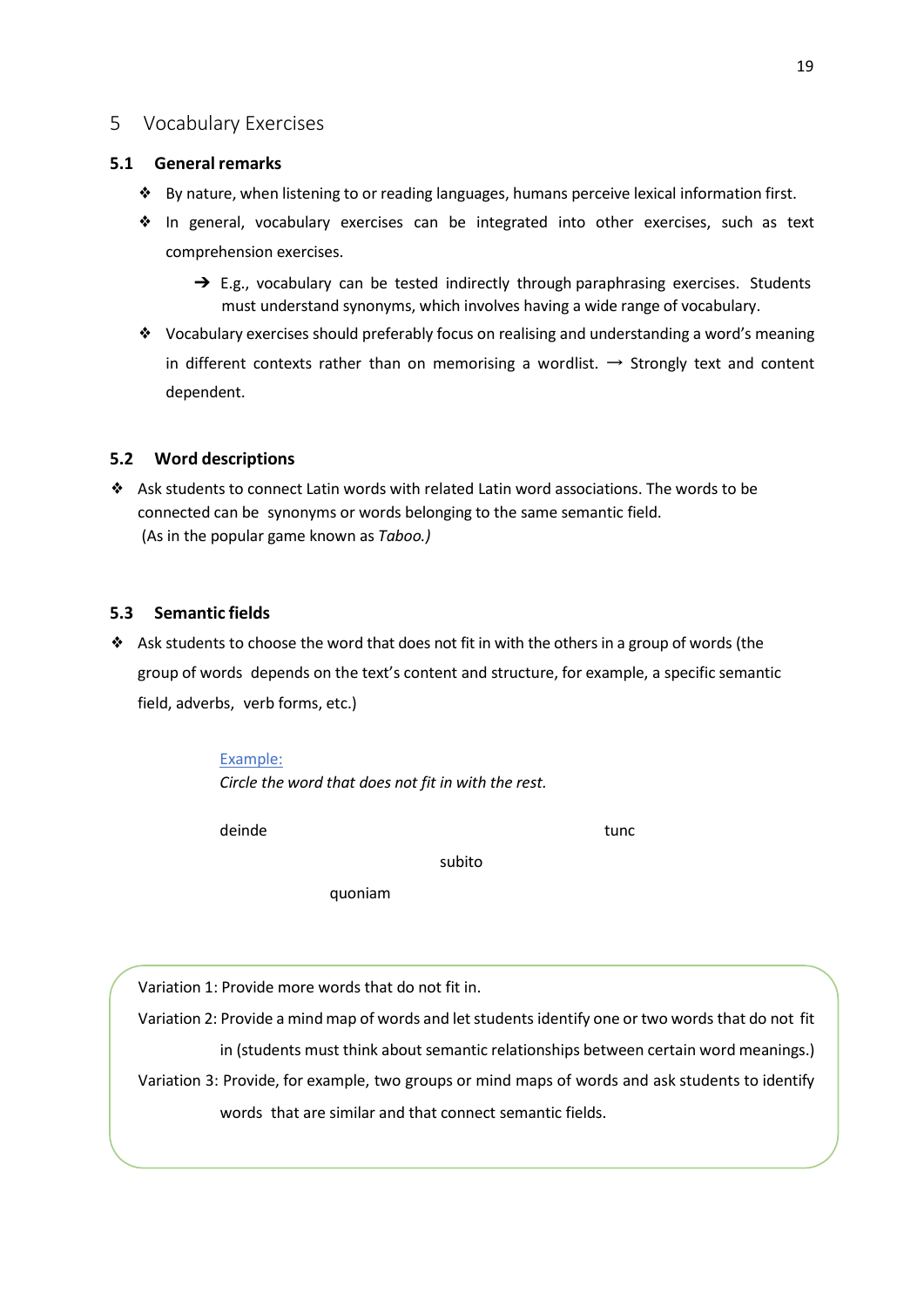❖ Provide a group of words from the text and ask students to circle the right words or enter them in a table.

#### Example:

*Find all the words that belong to the semantic field 'bellum' and enter them in the table. Insert one word per line. Some words do not fit.*

| arma    | itaque |           | sermo  |       |
|---------|--------|-----------|--------|-------|
| studium | castra |           | copiae |       |
| caedere | delere |           |        | pugna |
| tandem  |        | imperator |        |       |

|   | bellum |
|---|--------|
|   |        |
| 2 |        |
| ╕ |        |
|   |        |
| 5 |        |
| L |        |

Differentiation 1: Ask students to sort out two fields or add more words that do not fit in to the group (see the example below.)

#### Example:

*Sort the words into the semantic fields "bellum" and "familia". Some do not fit in anywhere.*

| arma  |         | itaque |         | belligerare |       |
|-------|---------|--------|---------|-------------|-------|
|       | servus  | castra | copiae  |             |       |
| sermo |         | pater  |         |             | pugna |
|       | avus    |        | sol     | filia       |       |
|       | caedere | tandem | dominus |             |       |

| bellum | familia |
|--------|---------|
|        |         |
|        |         |
|        |         |
|        |         |
|        |         |

Differentiation 2: Provide the layout of a vocabulary mind map where words from a series must be entered. The layout can already include some words.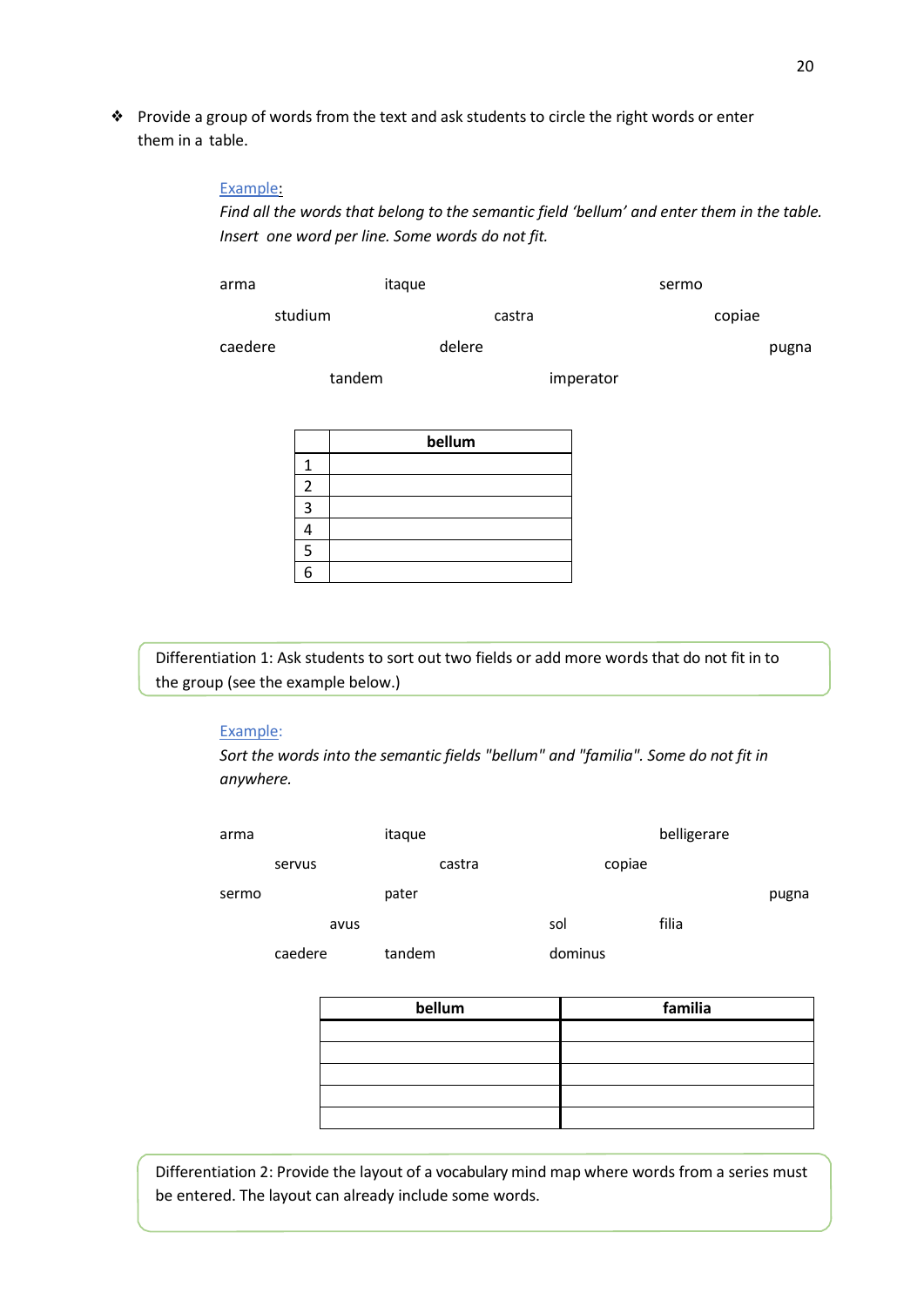❖ Synonyms: Working with synonyms in other exercise formats can help to test, for example, two competencies at once. But it is also possible to work exclusively with synonyms to prepare exercises aimed at testing knowledge of vocabulary.

Note: The quality of the exercise depends strongly on the specific text. Indeed, there are no perfect synonyms, and many words have context-dependent semantic nuances.

#### Example:

*Connect the words from the text with the corresponding synonym.*

|             | necare |           |
|-------------|--------|-----------|
| nominare    |        | oppidum   |
|             | urbs   |           |
| interficere |        | appellare |

# <span id="page-24-0"></span>**5.4 Word building**

- ❖ Prepare a two-column table with 'word stem' on the left and 'word endings / suffixes' on the right (this works with nouns in -tus, -men, -tio, -tas, -ium, -tor, - mentum, etc. or with adjectives.) Students must form existing Latin words.
	- → This type of exercise is useful to test mastery of affixes etc., in general.
- ❖ Ask students to build nouns from verbs and adjectives or vice versa (providing some suffixes or affixes can be a way to differentiate. There are a lot of possibilities depending on the given text.) This type of exercise requires attention to assimilation and semantical differences.

"Build the correct nouns from the following verbs using the suffixes -tor, -tio or -tas."

❖ Let students analyse words (affixes, derivation etc.)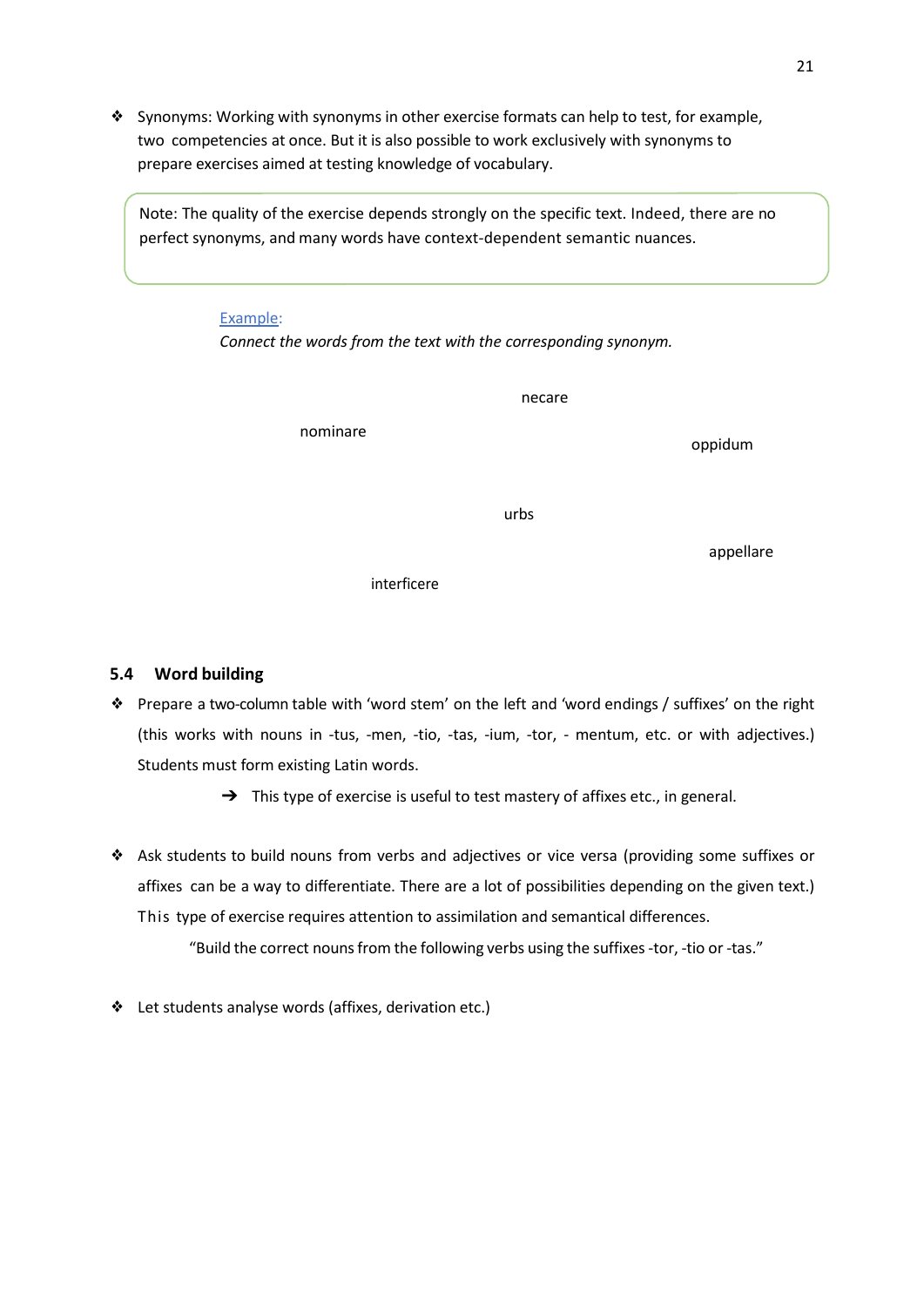# <span id="page-25-0"></span>**6 Appendix**

#### <span id="page-25-1"></span>**6.1 De Hannibalis morte (cf. Nep.** *Hann***. 12,1-5)**

#### **Summarium**

*Post bellum Punicum tertium Hannibal confugit apud Prusiam, Bithyniae regem. Postquam Romani id cognoverant a Prusiā eum petierunt. Hannibal tamen se interemit veneno.*

- 1 Prusia, Bithyniorum rex, Eumenem et Pergamenos superavit Hannibalis auxilio. Deinde Prusiae legati Romae apud T. Quintium Flamininum cenabant atque Flamininus Hannibalem nominavit. Unus ex legatis dixit: "Is in Prusiae regno est". Flamininus id senatui detulit et senatores legatos in Bithyniam misērunt quia reputabant Hannibalem magnum inimicum.
- 5 Inter legatos Flamininus quoque missus est et regi dixit: "Trade mihi Romanorum hostem!" Prusia volebat Romanis parēre, sed respondit: "Vos eum comprehendĭte!" Et eis indicavit Hannibalis castellum. Castellum habebat exitus in omnibus partibus aedificii; Romani venērunt ad castellum et locum cincumdederunt. Tum servus Hannibali dixit: "Video multos milites". Hannibal vidit omnes exitus occupatos. Quia nolebat in hostium potestatem venire,
- 10 Hannibal semper secum venenum habebat; ergo venenum sumpsit et e vitā excessit.

#### <span id="page-25-2"></span>**6.2 De Mino Minotauroque (cf. Hyg.** *fab.* **41-42)**

Minos, Iovis et Europae (…) filius, cum Atheniensibus belligeravit; cuius filius in pugna est occisus. Postquam Athenienses vicit (…), instituit, ut anno unoquoque septenos liberos suos Minotauro ad epulandum mitterent. Theseus postquam a Troezene venerat et audiit, quanta calamitate civitas afficeretur, voluntarie se ad Minotaurum pollicitus est ire. (…) Theseus postquam Cretam

5 venit, ab Ariadne, Minois filia, est adamatus adeo, ut fratrem proderet et hospitem servaret: ea enim Theseo monstravit labyrinthi exitum. (…)

#### <span id="page-25-3"></span>**6.3 De Lyacone (cf. Hyg.** *fab.* **176)**

Ad Lycaonem, Pelasgi filium, Iovis in hospitium venisse dicitur et filiam eius Callisto compressisse; ex quo natus est Arcas, qui ex suo nomine terrae nomen indidit. Sed Lycaonis filii tentare voluerunt, deusne Iovis esset: carnem humanam cum cetera carne commiscuerunt idque in epulo ei apposuerunt. Qui postquam sensit, iratus mensam everit, Lycaonis filios fulmine necavit.

5 Eo loco postea Arcas oppidum communivit, quod Trapezus nominatur. Patrem Iuppiter in lupi figuram mutavit.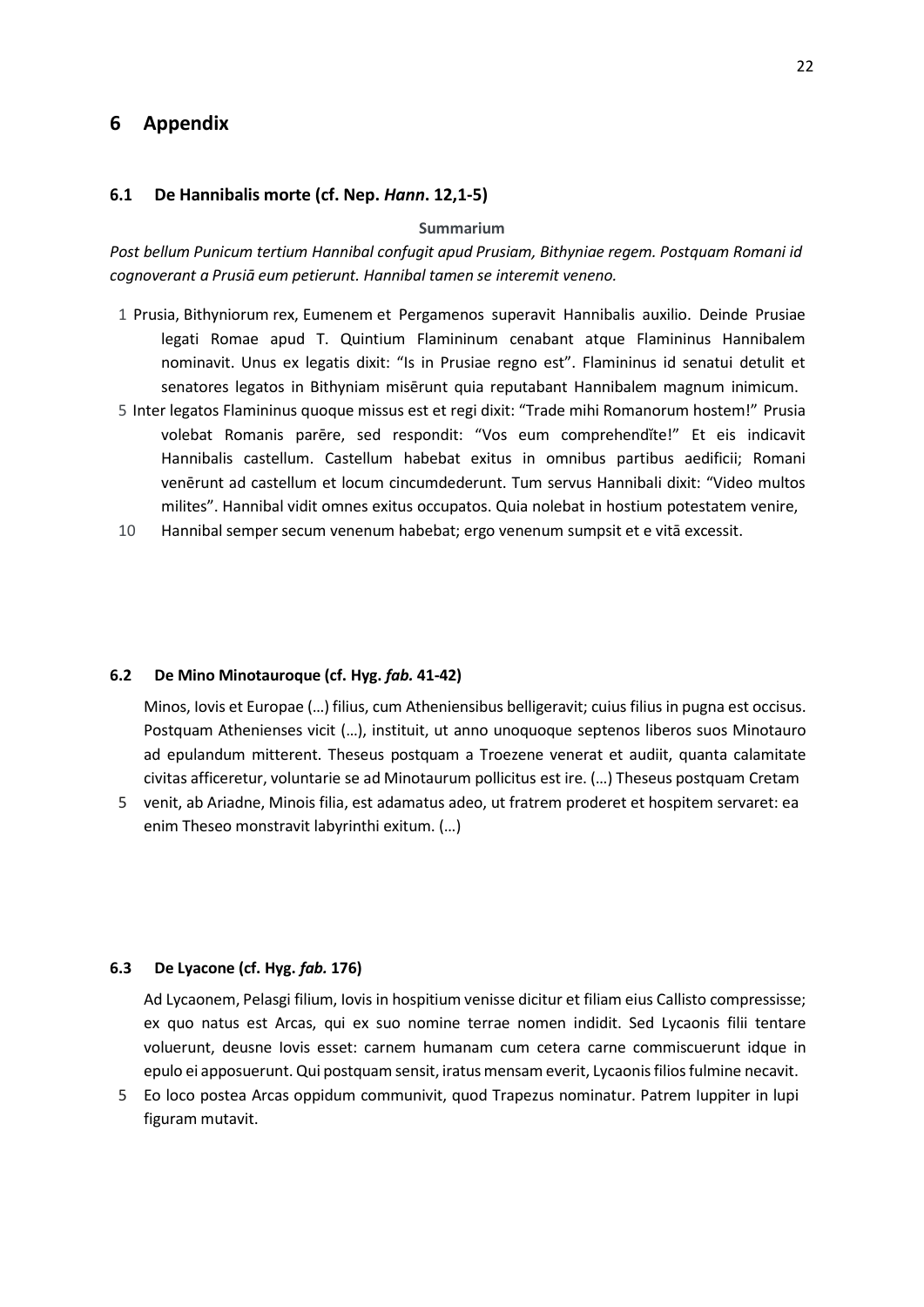### <span id="page-26-0"></span>**6.4 De Ulixe Cyclopisque (cf. Hyg.** *fab.* **125, 1-5)**

#### **Summarium**

*Cum Ulixes in patriam redīre vult, tempestas eum ad Ciconas defert, deinde ad Lotophagorum terram naves appellit. Postea a Cycolpe Polyphemo capĭtur sed dolo eum excaecat et cum sociis fugĕre potest.*

- 1 Ulixes cum ab Ilio in patriam Ithacam rediret, tempestate ad Ciconas est delatus, quorum oppidum Ismarum expugnavit praedamque sociis distribuit. Inde ad Lotophagos, homines minime malos, qui loton ex foliis florem procreatum edebant, idque cibi genus tantam suavitatem praestabat, ut, qui gustabant, oblivionem capĕrent domum reditionis. Ad eos socii
- 5 duo missi ab Ulixe cum gustarent herbas ab eis datas, ad naves obliti sunt reverti, quos vinctos ipse reduxit. Inde ad Cyclopem Polyphemum Neptuni filium (ivit). Huic responsum erat ab augure Telemo Eurymi filio, ut cavēret, ne ab Ulixe excaecaretur. Hic mediā fronte unum oculum habebat et carnem humanam epulabatur. Qui postquam pecus in speluncam redegĕrat, molem saxeam ingentem ad ianuam opponebat. Qui Ulixem cum sociis inclusit sociosque eius
- 10 consumĕre coepit. Ulixes cum vidēret eius immanitati atque feritati resistĕre se non posse, vino, quod a Marone accepĕrat, eum inebriavit seque "Utin" vocari dixit. Itaque cum oculum eius trunco ardenti exurĕret, ille clamore suo ceteros Cyclopas convocavit eisque speluncā praeclusā dixit: "Utis me excaecat." Illi credentes eum deridendi gratiā dicĕre neglexērunt. At Ulixes socios suos ad pecora alligavit et ipse se ad arietem et ita exiērunt.

# <span id="page-26-1"></span>**6.5 De vita et studiis Archiae poetae (cf. Cic.** *Arch.* **4-5)**

# **Summarium**

*In hac celeberrima oratione Cicero defendit Archiam poetam, qui in Asia natus civis Romanus fieri vult. Hoc loco vita Archiae a Cicerone narratur: adhuc adulescens, Archias optimus poeta existimatus est et in omnibus partibus Graeciae laudatus. Ut in Italiam pervenit, multae gentes eius artem poeticam admiratae sunt.*

Nam ut primum ex pueris excessit Archias atque ab eis artibus quibus aetas puerilis ad humanitatem informari solet, se ad scribendi studium contulit, primum Antiochiae – nam ibi natus est loco nobili – celebri quondam urbe et copiosa atque eruditissimis hominibus liberalissimisque studiis adfluenti, celeriter antecellere omnibus ingeni gloria coepit. Post in 5 ceteris Asiae partibus cunctaque Graecia eius adventus celebrabantur.

- Erat Italia tum plena Graecarum artium ac disciplinarum, studiaque haec et in Latio vehementius tum colebantur quam nunc isdem in oppidis, et hic Romae propter tranquillitatem rei publicae non neglegebantur. Itaque hunc et Tarentini et Locrenses et Regini et Neapolitani civitate ceterisque praemiis donarunt, et omnes qui aliquid de ingeniis poterant iudicare
- 10 cognitione atque hospitio dignum existimarunt. Hac tanta celebritate famae cum esset iam absentibus notus, Romam venit Mario consule et Catulo. Statim Luculli eum domum suam receperunt, non solum ingeni ac litterarum, verum etiam naturae atque virtutis gratia.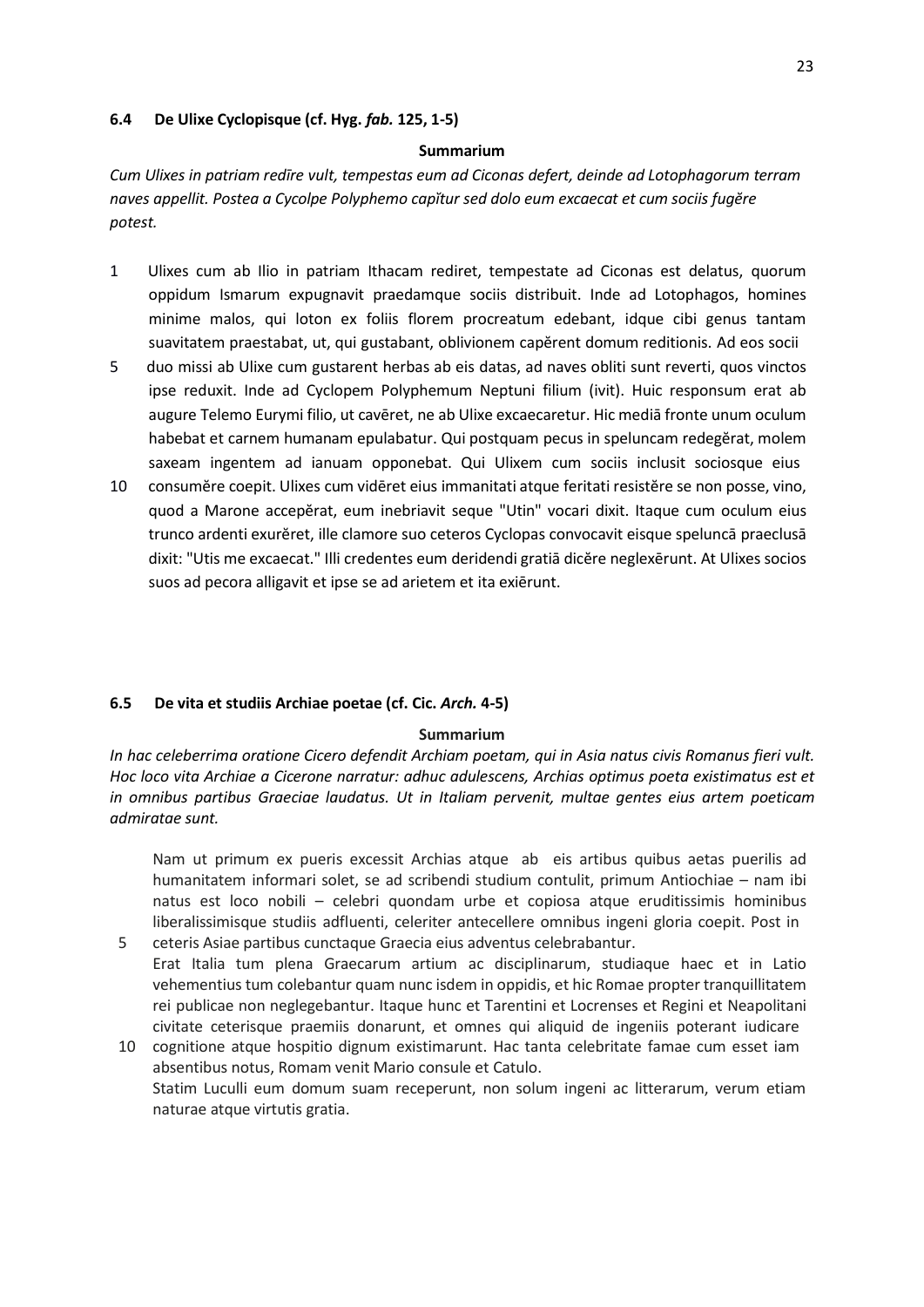### <span id="page-27-0"></span>**6.6 De Europa (cf. Hyg.** *fab.* **178)**

#### **Summarium**

*Narratur de Europā. Ea a Iove rapta est et ei tres filios dedit. Europae fratres, patris iussu, eam quaesiverunt sed non invenierunt. Deinde novas nationes constituerunt.*

- 1 Europa, regis Agenoris et reginae Argiopes filia, in Sidonia urbe habitavit. Regiae puellae tres fratres erant: Phoenix, Cilix et Cadmus. Iuppiter Europam vidit et amavit. In taurum se convertit, puellam rapuit et a Sidoniā urbe in insulam Cretam transportavit; deinde ex eā tres filios procreavit: Minoem, Sarpedonem, Rhadamanthum. Agenor pater filios suos advocavit;
- 5 illi debebant sororem quaerere et domum non redire, nisi cum Europā. Illi autem numquam rediērunt. Phoenix in Africam advēnit ibique remansit; inde Afri "Poeni" sunt appellati. Cilix Ciliciae regioni nomen dedit; Cadmus Delphos devēnit et oraculum audivit. Oraculi responso bovem emit a pastoribus, eumque ante se longo itinere egit. Ubi is decubuĕrat, ibi Cadmus regnare debebat. Cadmus cum bove suo ad fontem Castalium pervēnit. Draco\*, Martis filius,
- 10 hunc custodiebat. Draconem Cadmus Minervae auxilio vicit. Deinde Minervae iussu Cadmus draconis dentes sparsit et terram aravit. E draconis dentibus multi milites creati sunt et illi inter se pugnavērunt. Ex iis quinque superfuērunt: Chthonius, Udaeus, Hyperenor, Pelorus, Echion. Postremo Cadmus urbem condĭdit. Ea regio, ex bove, Boeotia appellata est.

#### <span id="page-27-1"></span>**6.7 De Lucio Licinio Murena – consul iniuria de ambitu accusatus (Cf. Cic.** *Mur.* **86-87)**

#### **Summarium:**

*Lucius Licinius Murena et Decimus Iunius Silanus consulatum petentes Sulpicium Catilinamque vicerunt et consules creati sunt. Tum Sulpicius cum Catone Minore amico Murenam de ambitu accusavit. Illis temporibus Catilina coniurationem contra rem publicam fecit; itaque Cicero Murenam consulem creari voluit. Quamquam Cato et Sulpicius, qui erant amici Ciceronis, Murenam de ambitu accusaverunt, Cicero causam Murenae egit et hanc orationem habuit:*

Modo maximo beneficio populi Romani consulatu ornatus fortunatus videbatur, quod primus in familiam veterem, primus in municipium antiquissimum consulatum attulisset: nunc idem in squalore et sordibus, confectus morbo, lacrimis ac maerore perditus vester est supplex, iudices, vestram fidem obtestatur, vestram misericordiam implorat, vestram potestatem ac vestras

- 5 opes intuetur. Nolite, per deos immortalis, iudices, hac eum cum re etiam honestatibus atque omni dignitate fortunaque privare. Atque ita vos L. Murena, iudices, orat atque obsecrat, si iniuste neminem laesit, si nullius auris voluntatemve violavit, si nemini, ut levissime dicam, odio nec domi nec militiae fuit, sit apud vos modestiae locus, sit demissis hominibus perfugium, sit auxilium pudori. Misericordiam spoliatio consulatus magnam habere debet, iudices; una enim
- 10 eripiuntur cum consulatu omnia; invidiam vero his temporibus habere consulatus ipse nullam potest; obicitur enim contionibus seditiosorum, insidiis coniuratorum, telis Catilinae, ad omne denique periculum atque ad omnem iniuriam solus opponitur.